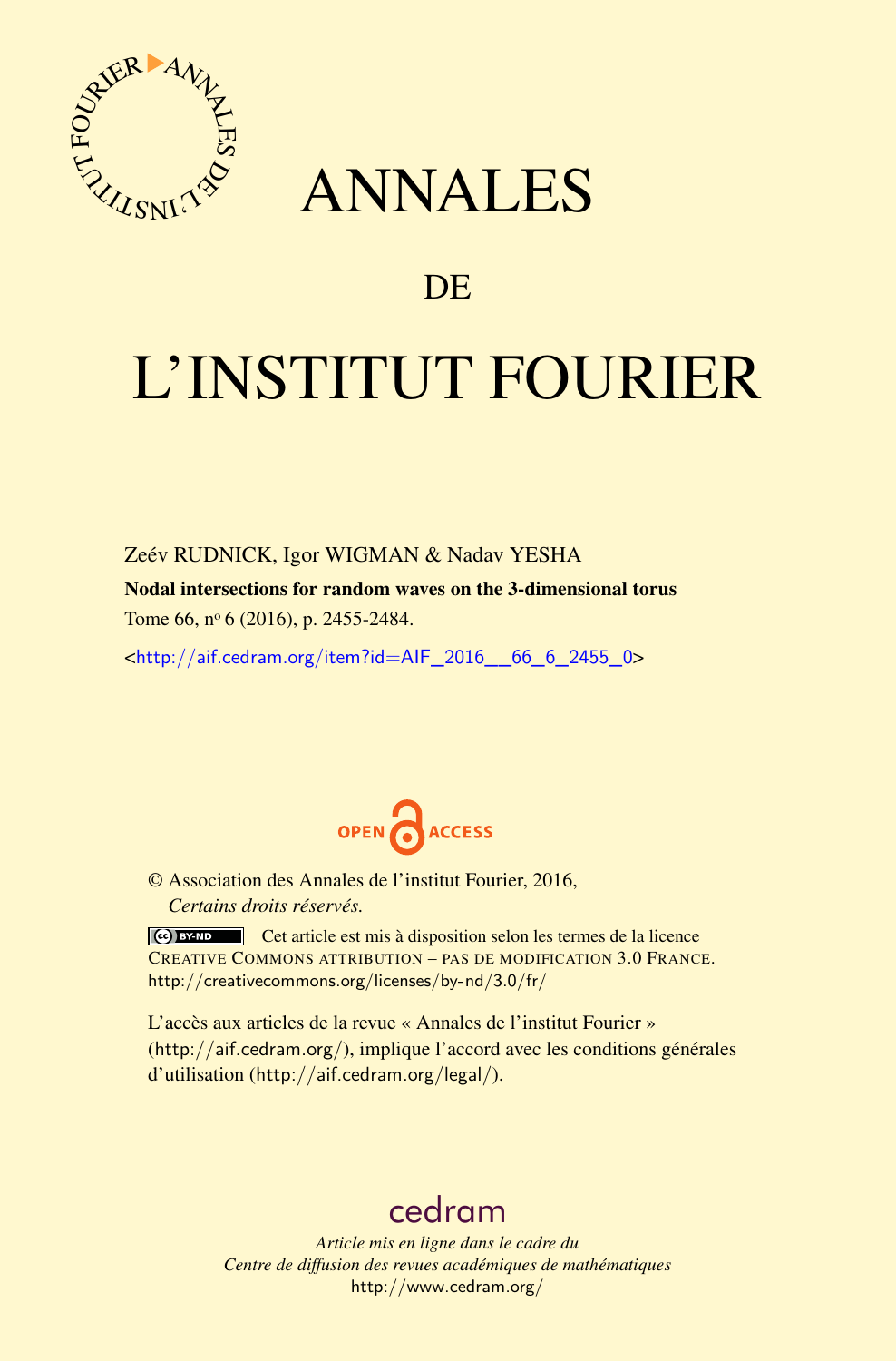#### NODAL INTERSECTIONS FOR RANDOM WAVES ON THE 3-DIMENSIONAL TORUS

#### **by Zeév RUDNICK, Igor WIGMAN & Nadav YESHA (\*)**

ABSTRACT. — We investigate the number of nodal intersections of random Gaussian Laplace eigenfunctions on the standard three-dimensional flat torus with a fixed smooth reference curve, which has nowhere vanishing curvature. The expected intersection number is universally proportional to the length of the reference curve, times the wavenumber, independent of the geometry. Our main result gives a bound for the variance, if either the torsion of the curve is nowhere zero or if the curve is planar.

Résumé. — Nous étudions le nombre d'intersections nodales des fonctions propres gaussiennes aléatoires du Laplacien sur le tore plat à trois dimensions avec une courbe régulière de référence fixée de courbure partout non-nulle. Le nombre d'intersections moyen est toujours proportionnel à la longueur de la courbe de référence, multipliée par le nombre d'onde et est indépendant de la géométrie. Notre résultat principal est une borne sur la variance, lorsque la torsion de la courbe est partout non-nulle ou lorsque la courbe est planaire.

#### **1. Introduction**

#### **1.1. Toral nodal intersections**

Let  $\mathbb{T}^d = \mathbb{R}^d / \mathbb{Z}^d$  be the standard flat *d*-dimensional torus and  $\mathcal{C} \subset \mathbb{T}^d$ a fixed reference curve<sup>(1)</sup>. Given a real-valued eigenfunction  $F(x)$  of the Laplacian

$$
-\Delta F = 4\pi^2 E \cdot F \; ,
$$

Keywords: Nodal line, torus, Laplace eigenfunctions, variance, test curve, intersection points, curvature, asymptotics.

Math. classification: 60G15, 11P21.

<sup>(\*)</sup> The research leading to these results has received funding from the European Research Council under the European Union's Seventh Framework Programme (FP7/2007- 2013) / ERC grant agreements n° 320755 (Z.R.) and n° 335141 (I.W.), and from the Friends of the Institute for Advanced Study (Z.R.).

 $(1)$  By a curve we always mean a parameterized, compact, immersed curve.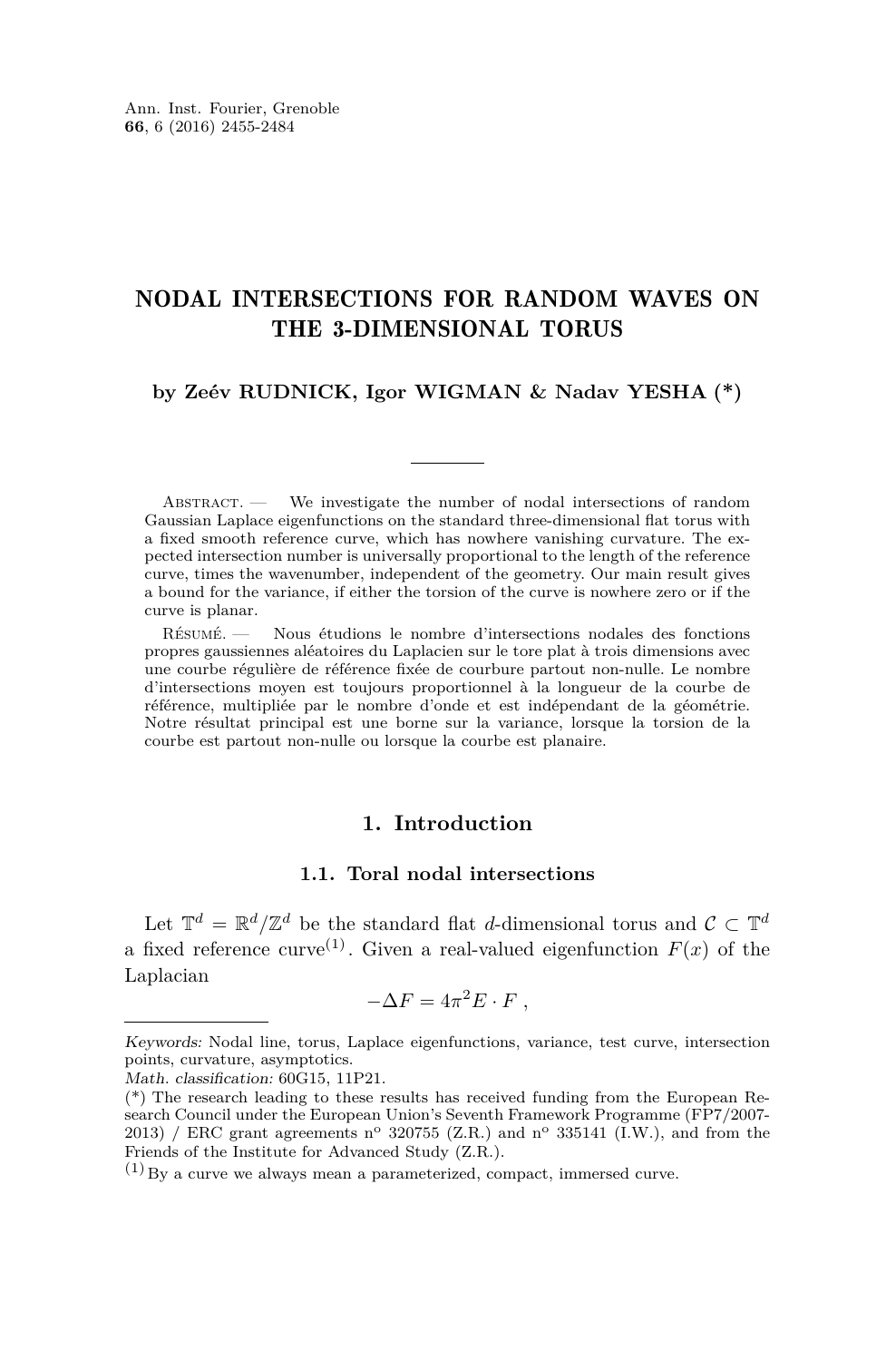we wish to study the number of intersections

$$
\mathcal{Z}(F) := \# \{ x \in \mathbb{T}^d : F(x) = 0 \} \cap \mathcal{C}
$$

of the nodal set of  $F$  with the reference curve  $\mathcal C$  as a function of the corresponding eigenvalue.

In dimension  $d = 2$ , if the curve is smooth and has nowhere vanishing curvature, then deterministically for every eigenfunction, the number of nodal intersections satisfies [\[3,](#page-29-0) [4\]](#page-29-1)

$$
\frac{E^{1/2}}{(\log E)^{5/2}} \ll \mathcal{Z}(F) \ll E^{1/2};
$$

here and everywhere  $f \ll g$  (equivalently  $f = O(g)$ ) means that there exists a constant  $C > 0$  such that  $|f| \leq C|g|$ . For the upper bound we require that  $\mathcal C$  is real-analytic, in particular it is shown that  $\mathcal C$  is not contained in the nodal set for *E* sufficiently large. One can improve the lower bound to  $\mathcal{Z}(F) \gg E^{1/2}$  conditionally on a certain number-theoretic conjecture [\[4\]](#page-29-1).

In this note we deal with dimension  $d = 3$ . If we consider the intersection of the nodal set with a fixed real-analytic reference surface  $\Sigma \subset \mathbb{T}^3$  with nowhere-zero Gauss–Kronecker curvature, then for  $E$  sufficiently large,  $\Sigma$  is not contained in the nodal set [\[2\]](#page-29-2), the length of the intersection of  $\Sigma$  with the nodal set is  $\ll \sqrt{E}$  [\[3\]](#page-29-0), and the nodal intersection is non-empty [3]. However, for the intersection of the nodal set with a fixed reference curve (where we expect only finitely many points), the following examples indicate that one cannot expect to have any deterministic bounds on the number of nodal intersections.

Example  $1.1.$  — Take the eigenfunctions of the form

 $F_k(x_1, x_2, x_3) = \sin(2\pi k x_1);$ 

their nodal surfaces are the planes  $\{x \in \mathbb{T}^3 : x_1 \in \frac{1}{2k}\mathbb{Z}\}$  and any curve lying on the plane  $x_1 = 1/2\pi$  does not intersect these, whereas a curve on the plane  $x_1 = 0$  is lying inside all of these nodal surfaces. We observe that the curves in this example are planar.

Example 1.2. — Let  $F_0(x, y)$  be an eigenfunction on the two-dimensional torus with eigenvalue  $4\pi^2 E_0^2$ , and  $S_0$  a curved segment contained in the nodal set, admitting an arc-length parameterization  $\gamma_0 : [0, L] \rightarrow$ *S*<sub>0</sub>, with curvature  $\kappa_0(t) = |\gamma''_0(t)| > 0$ . For  $n \ge 0$  let  $F_n(x, y, z) =$  $F_0(x, y) \cos(2\pi nz)$ , an eigenfunction on  $\mathbb{T}^3$  with eigenvalue  $4\pi^2(E_0^2 + n^2)$ . Let C be the parametric curve  $\gamma(t) = \left(\gamma_0(\frac{t}{\sqrt{2}}), \frac{t}{\sqrt{2}}\right)$ . A computation shows that the curvature is  $\kappa(t) = \frac{1}{2}\kappa_0(\frac{t}{\sqrt{2}}) > 0$ , and that the torsion is  $\tau(t) =$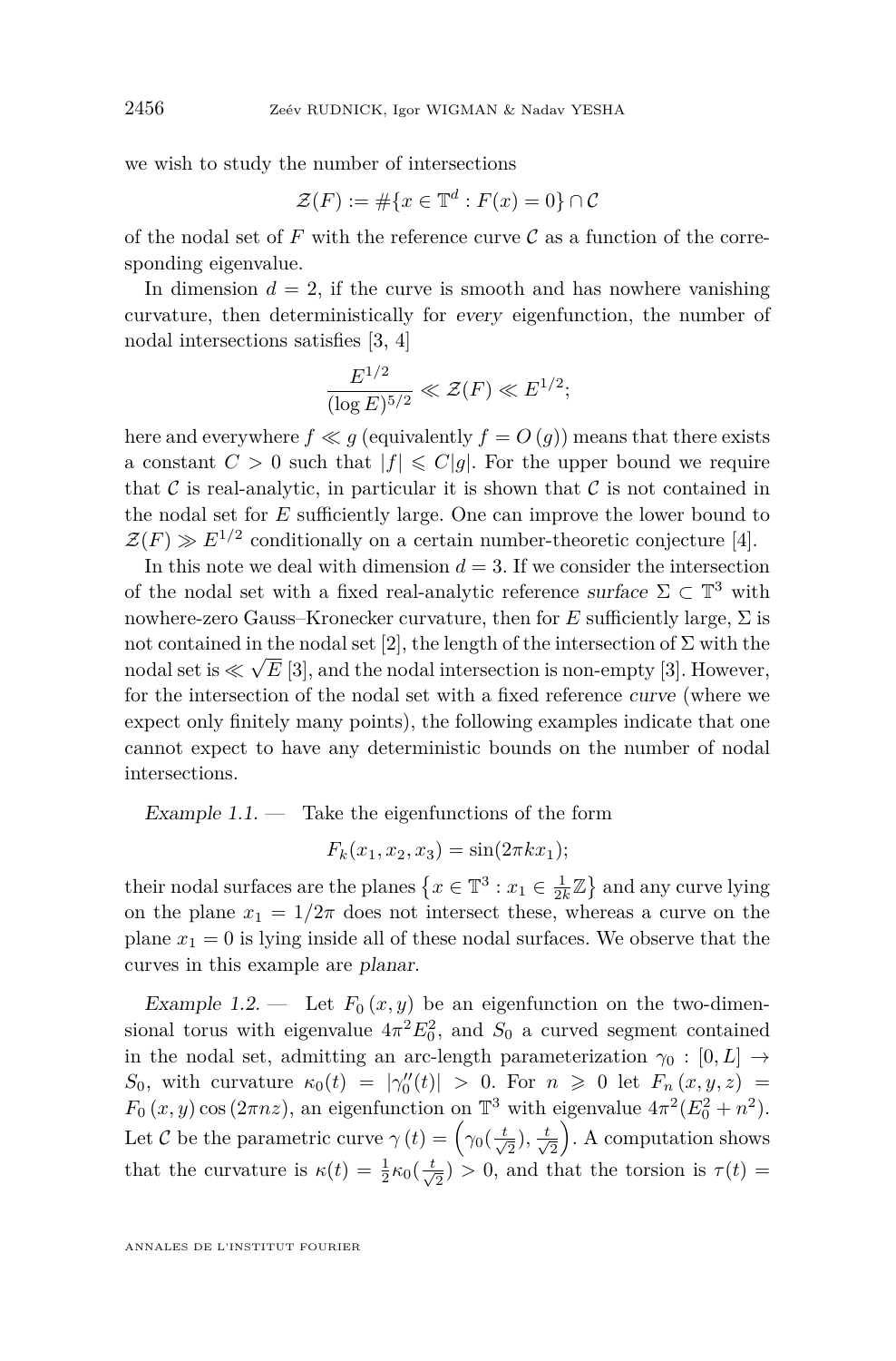$\pm \frac{1}{2} \kappa_0(\frac{t}{\sqrt{2}}) \neq 0$ , so that C is non-planar. Clearly C is contained in the nodal  $2^{200}(\sqrt{2})$ , see that  $\epsilon$  is the planar case, we can have the set of  $F_n$  for all *n*. Thus even in the non-planar case, we can have the reference curve  $\mathcal C$  contained in the nodal set for arbitrarily large  $E$ .

QUESTION 1.3. — Does there exist a non-planar curve  $\mathcal C$  with no nodal intersections, *E* arbitrarily large?

#### **1.2. Arithmetic random waves**

As there is no deterministic bound on  $\mathcal{Z}(F)$  in dimension 3, we investigate what happens for "typical" eigenfunctions. Let  $\mathcal{E}(E)$  be the set of lattice points lying on a sphere

$$
\mathcal{E}(E) = \{ \vec{x} \in \mathbb{Z}^3 : |\vec{x}|^2 = E \},
$$

and let

$$
N=N_E:=\#\mathcal{E}(E).
$$

The Laplace spectrum on  $\mathbb{T}^3$  is of high multiplicities, with the dimension of an eigenspace corresponding to an eigenvalue  $4\pi^2 E$  being of size  $N_E \approx$  $E^{1/2\pm o(1)}$ . The eigenfunctions corresponding to the eigenvalue  $4\pi^2 E$  are of the form

<span id="page-3-1"></span>(1.1) 
$$
F(x) = F_E(x) = \frac{1}{\sqrt{N_E}} \sum_{\mu \in \mathcal{E}(E)} a_{\mu} e^{2\pi i \langle \mu, x \rangle}.
$$

We consider random Gaussian eigenfunctions ("arithmetic random waves" [\[11\]](#page-30-0)) by taking the coefficients  $a<sub>\mu</sub>$  to be standard complex Gaussian random variables, independent save for the relations  $a_{-\mu} = \overline{a_{\mu}}$ , making *F* real-valued.

#### **1.3. Statement of the main results**

<span id="page-3-0"></span>THEOREM 1.4. — Let  $\mathcal{C} \subset \mathbb{T}^3$  be a smooth curve of length L, with nowhere zero curvature. Assume further that one of the following holds:

(1)  $\mathcal C$  has nowhere-vanishing torsion;

(2)  $\mathcal C$  is planar (so that the torsion vanishes identically).

Then for all  $\epsilon > 0$ , as  $E \to \infty$  along integers  $E \not\equiv 0, 4, 7 \mod 8$ , the number of nodal intersections satisfies

$$
\lim_{\substack{E \to \infty \\ E \neq 0,4,7 \text{ mod } 8}} \operatorname{Prob}\left(\left|\frac{\mathcal{Z}(F)}{\sqrt{E}} - \frac{2}{\sqrt{3}}L\right| > \epsilon\right) \to 0.
$$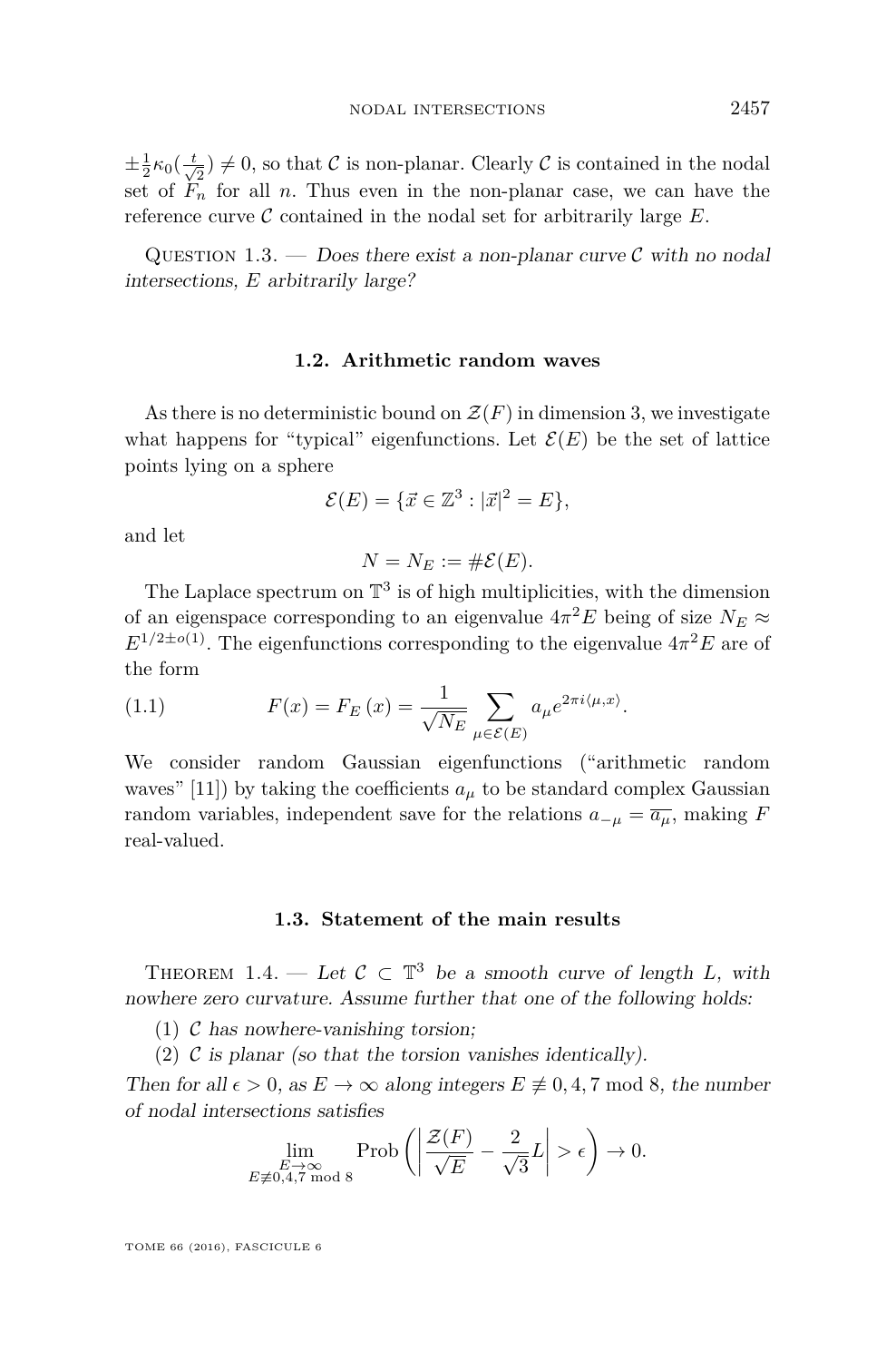Note that the condition  $E \not\equiv 0, 4, 7 \mod 8$  is natural, as otherwise  $E =$  $4^a E'$  with  $E' \not\equiv 7 \mod 8$  (if  $E' \equiv 7 \mod 8$  then *E* is not a sum of three squares and hence does not yield a Laplace eigenvalue); then an eigenfunction of eigenvalue  $4\pi^2 E$  is necessarily of the form  $F(x) = H(2^a x)$  with *H* an eigenfunction of eigenvalue  $E'$ . Hence any question on the nodal set of *F* reduces to the corresponding question on the nodal set of eigenfunctions with eigenvalue  $E' = E/4^a$  (which may be trivial, e.g. if  $E = 4^a$ ).

To prove Theorem [1.4](#page-3-0) we compute the expected value of  $\mathcal Z$  with respect to the Gaussian measure defined on the eigenspace as above to be

<span id="page-4-0"></span>
$$
\mathbb{E}(\mathcal{Z}) = \frac{2}{\sqrt{3}}L\sqrt{E},
$$

and give an upper bound for the variance:

<span id="page-4-1"></span>THEOREM 1.5. — Let  $\mathcal{C} \subset \mathbb{T}^3$  be a smooth curve, with nowhere-zero curvature. Assume also that either  $\mathcal C$  has nowhere-vanishing torsion, or  $\mathcal C$ is planar. Then for  $E \not\equiv 0, 4, 7 \mod 8$ ,

(1.2) 
$$
\operatorname{Var}\left(\frac{\mathcal{Z}}{\sqrt{E}}\right) \ll \frac{1}{E^{\delta}}
$$

for all  $\delta$  < 1/3 in case C has nowhere vanishing torsion, and all  $\delta$  < 1/4 in case  $\mathcal C$  is planar.

<span id="page-4-2"></span>Remark 1.6.  $\blacksquare$  If C is real-analytic and non-planar, so that the torsion is not identically zero, but may vanish at finitely many points, the result [\(1.2\)](#page-4-0) above is valid with some  $\delta = \delta_c > 0$ , see [§5.3.](#page-28-0)

#### **1.4. Outline of the paper and the key ideas**

We prove the approximate Kac–Rice formula (briefly explained in [§1.5\)](#page-5-0) in [§2,](#page-6-0) followed by a study of certain oscillatory integrals on the curve in [§3.](#page-16-0) The arithmetic heart of the paper is [§5,](#page-21-0) where we bound the second moment of the covariance function and its derivatives, following some background on the arithmetic of sums of three squares in [§4,](#page-20-0) expanded on in Appendix [A.](#page-28-1)

A similar result to Theorem [1.5](#page-4-1) was proved in the two-dimensional case for  $\mathcal{C} \subset \mathbb{T}^2$  having nowhere-zero curvature [\[12\]](#page-30-1). In that case the authors found that the precise asymptotic behaviour of the nodal intersections variance is non-universal, namely dependent on both the angular distribution of the lattice points  $\mathcal{E}(E)$  and the geometry of C. In the 3-dimensional case we were only able to obtain an upper bound [\(1.2\)](#page-4-0) on the variance, which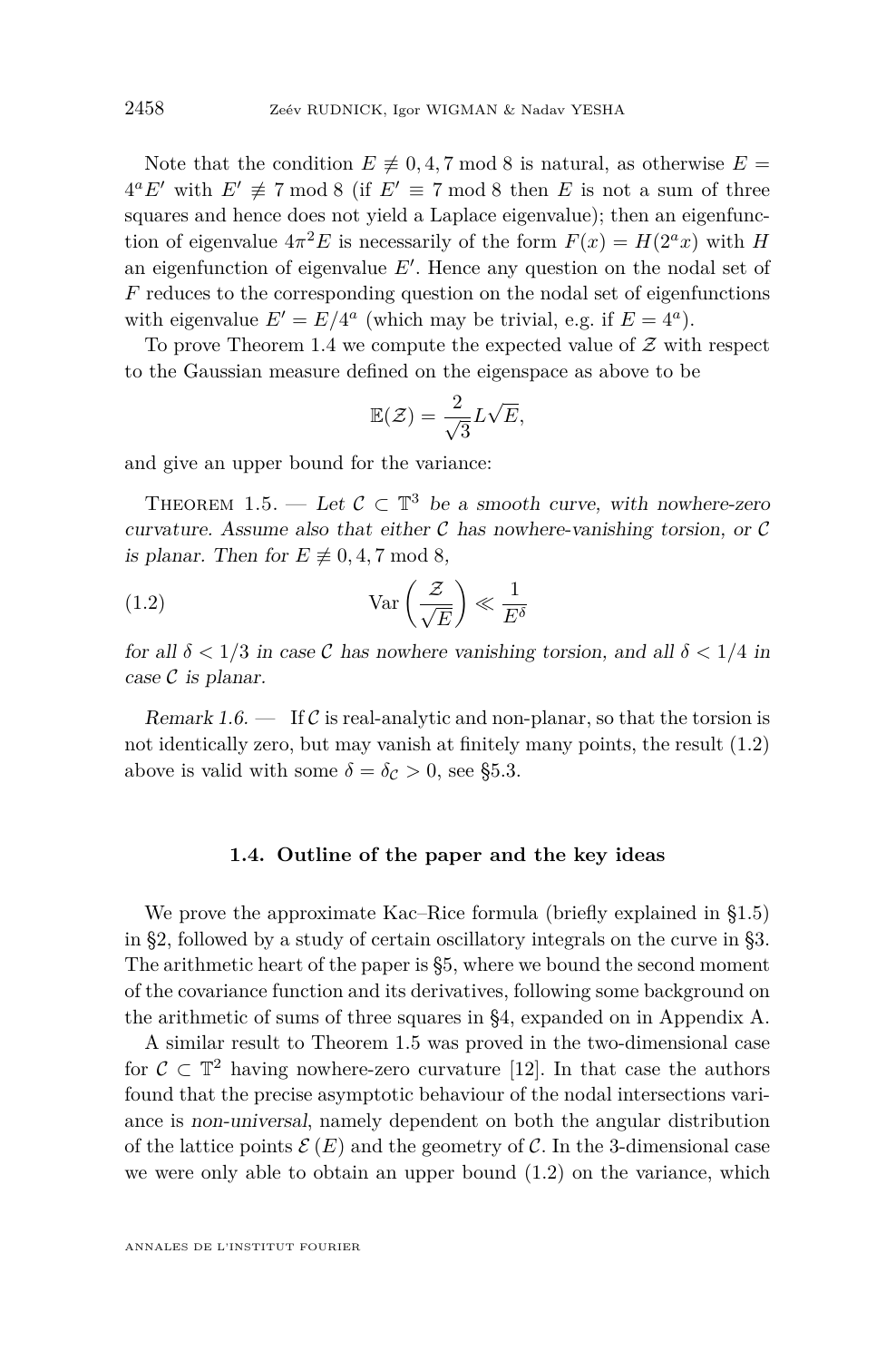implies the "almost-all" statement of Theorem [1.4.](#page-3-0) These two cases differ both in terms of analytic and arithmetic ingredients; the arithmetic of ternary quadratic forms differs significantly from that of binary quadratic forms.

#### **1.5. An approximate Kac–Rice formula**

<span id="page-5-0"></span>We end this Introduction with a discussion of a key step in our work, the approximate Kac–Rice formula.

By restricting the arithmetic random waves  $(1.1)$  along C, the problem of nodal intersections count is reduced to evaluating the number of zeros (zero crossings) of a random (nonstationary) Gaussian process. The Kac–Rice formula is a standard tool or meta-theorem for expressing the (factorial) moments of the zero crossings number of a Gaussian process precisely in terms of certain explicit integrals with integrands depending on the given process. It is then easy to evaluate the expected number of zeros precisely and explicitly via an evaluation of a standard Gaussian expectation.

For the variance, or the second factorial moment, the validity of the Kac–Rice formula is a very subtle question with a variety of sufficient conditions known in the literature (e.g. [\[8,](#page-29-3) [1\]](#page-29-4)). While the classical treatise [\[8\]](#page-29-3) requires the non-degeneracy of the (Gaussian) distribution of the values of the given process at two points together with their derivatives, only the non-degeneracy of the values distribution (at two points) is required for the more modern treatment [\[1\]](#page-29-4), which, to the best knowledge of the authors, is the weakest known sufficient condition for the validity of Kac–Rice. Unfortunately, even this weaker condition may fail in our case.

In order to treat this situation ([§2\)](#page-6-0) we divide the interval into many small subintervals of length commensurable to the wavelength  $\frac{1}{\sqrt{2}}$  $\frac{L}{\overline{E}}$  and decompose the total variance as a sum over pairs of subintervals of zero number covariances [\(2.14\)](#page-11-0). We were able to prove the validity of Kac–Rice for most of the pairs of subintervals that includes all the diagonal pairs (i.e. the variance of nodal intersections along sufficiently small curves), and bound the contribution of the other pairs via a simple Cauchy–Schwartz argument. The price is that along the way we incur an error term, hence yielding an approximate Kac–Rice (Proposition [2.2\)](#page-8-0) reducing a variance computation to an estimate for some moments of the covariance function and its derivatives; such a strategy was also used in [\[12,](#page-30-1) [7\]](#page-29-5). The remaining part of this paper is concerned with proving such an estimate on the second moment of the covariance function and a couple of its derivatives.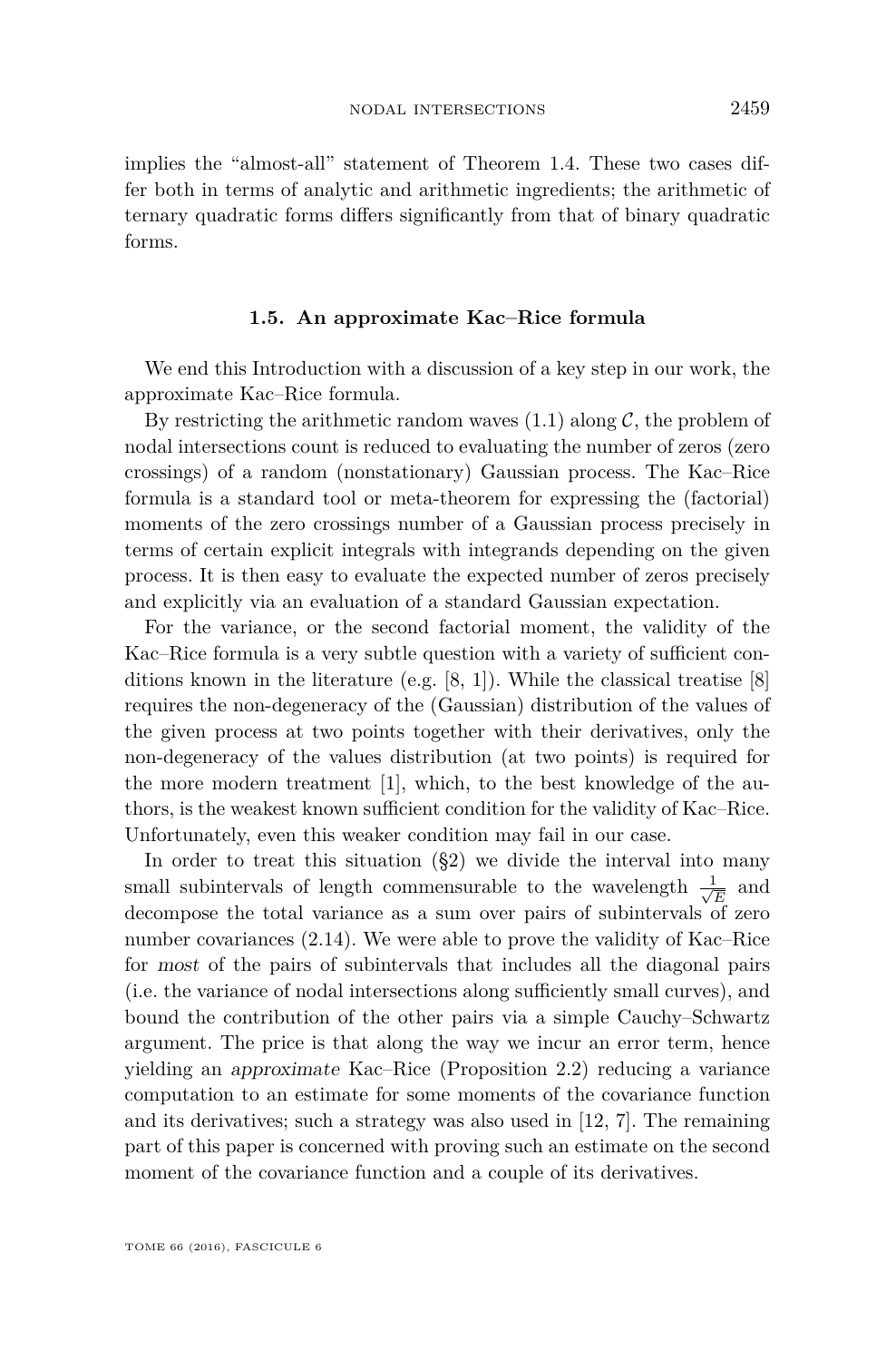We finally record that we may omit a certain technical assumption made in our previous work on the two-dimensional case [\[12\]](#page-30-1) by using the more general form of the Kac–Rice formula as in [\[1\]](#page-29-4) (vs. [\[8\]](#page-29-3)). Given an integer *m* expressible as a sum of 2 squares we defined the probability measure

$$
\tau_m = \sum_{\|\lambda\|^2 = m} \delta_{\lambda/\sqrt{m}}
$$

on the unit circle  $S^1 \subseteq \mathbb{R}^2$  supported on all the lattice points  $\lambda \in \mathbb{Z}^2$ lying on the centered radius- $\sqrt{m}$  circle in  $\mathbb{R}^2$  projected to the unit circle. In [\[12,](#page-30-1) Theorem 1.2] we evaluated the variance of the number of nodal intersections under the assumption that the Fourier coefficient  $\widehat{\tau_m}(4)$  is bounded away from  $\pm 1$  (i.e.  $\tau_m$  bounded away from the singular measures  $\frac{1}{4}(\delta_{\pm 1} + \delta_{\pm i})$  and its  $\pi/4$ -tilted version). Using [\[1\]](#page-29-4) makes that assumption no longer necessary.

#### <span id="page-6-0"></span>**2. An approximate Kac–Rice formula**

#### **2.1. The Kac–Rice premise**

Let  $d \geqslant 3$ , and  $\mathcal{C} \subseteq \mathbb{T}^d$  be a smooth curve. Let *F* be the arithmetic random wave

<span id="page-6-1"></span>
$$
F(x) = \frac{1}{\sqrt{N_E}} \sum_{\mu \in \mathcal{E}(E)} a_{\mu} e^{2\pi i \langle \mu, x \rangle}
$$

(with the obvious generalization of all the previous notation to higher dimensions  $d \geqslant 3$ ). We wish to study the number  $\mathcal{Z}(F)$  of nodal intersections of  $F$  with  $\mathcal C$  by restricting  $F$  to  $\mathcal C$  as follows.

Let  $\gamma : [0, L] \to \mathbb{R}$  be a unit speed parameterization of C. We restrict F to  $C$  by defining the random Gaussian process

$$
(2.1) \t\t f(t) = F(\gamma(t))
$$

on  $[0, L]$ . It is then obvious that the nodal intersections number  $\mathcal{Z}(F)$  is equal to the number of the zeros of *f*. The Kac–Rice formula (see e.g. [\[8\]](#page-29-3), [\[1\]](#page-29-4)) is a standard tool (meta-theorem) for evaluating the expected number and higher (factorial) moments of zeros of a "generic" process: let  $X: I \to$  $\mathbb R$  be a (a.s.  $C^1$ -smooth, say) random Gaussian process on an interval  $I \subseteq \mathbb R$ , and  $\mathcal{Z} = \mathcal{Z}_{I;X}$  the number of zeros of *X* on *I*. For  $m \geq 1$  and distinct points  $t_1, \ldots, t_m \in I$  denote  $\varphi_{t_1, t_2, \ldots, t_m}(u_1, \ldots, u_m)$  to be the (Gaussian) probability density function of the random vector  $(X(t_1), \ldots X(t_m)) \in \mathbb{R}^m$ .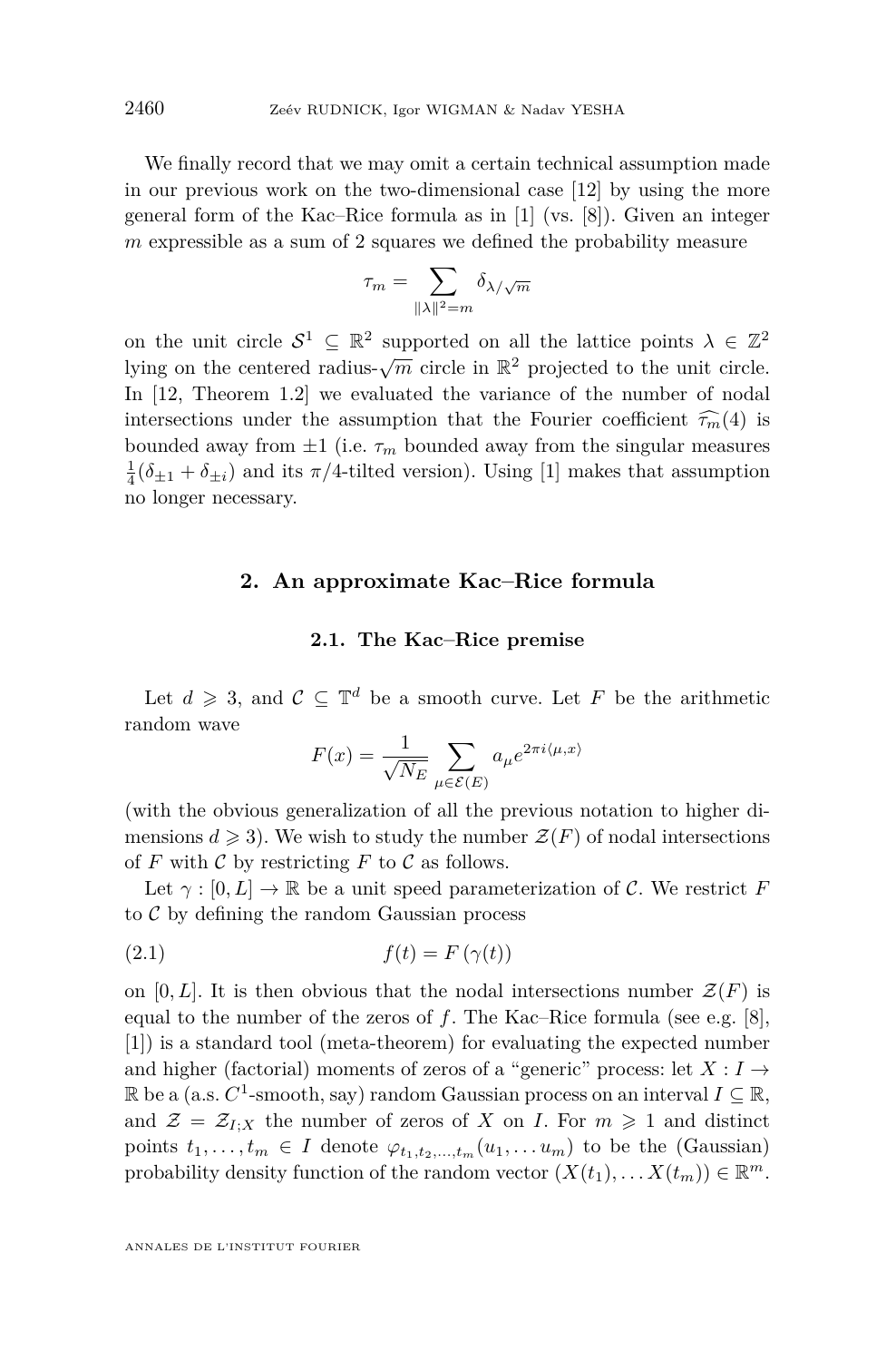Then, under appropriate assumptions on *X*, the *m*-th factorial moment of  $\mathcal Z$  is given by

(2.2) 
$$
\mathbb{E}\left[\mathcal{Z}^{[m]}\right] = \int_{I^m} K_m(t_1,\ldots,t_m) dt_1 \ldots dt_m,
$$

where

<span id="page-7-0"></span>
$$
\mathcal{Z}^{[m]} := \begin{cases} \mathcal{Z}(\mathcal{Z} - 1) \cdots (\mathcal{Z} - m + 1) & 1 \leq m \leq \mathcal{Z} \\ 0 & \text{otherwise,} \end{cases}
$$

and *Km*, given by

<span id="page-7-3"></span>(2.3) 
$$
K_m(t_1,... t_m) = \varphi_{t_1,...,t_m}(0,..., 0)
$$
  
  $\times \mathbb{E}[|X'(t_1)...X'(t_m)| | X(t_1) = 0,..., X(t_m) = 0],$ 

is the *m*-th zero-intensity of  $Z$ . Note that for the Gaussian case

<span id="page-7-2"></span>(2.4) 
$$
\varphi_{t_1,...,t_m}(0,...,0) = \frac{1}{(2\pi)^{m/2}\sqrt{\det A}}
$$

with *A* the covariance matrix of the values  $(X(t_1),...,X(t_m))$ , provided that det  $A \neq 0$ , or, equivalently, that the distribution of  $(X(t_1), \ldots, X(t_m))$ is non-degenerate.

The validity of the meta-theorem [\(2.2\)](#page-7-0) was established under a number of various scenarios. Originally the result [\(2.2\)](#page-7-0) was proven to hold [\[8\]](#page-29-3) provided that for all distinct points  $t_1, \ldots, t_m \in I$  the distribution of the Gaussian vector  $(X(t_1),...,X(t_m),X'(t_1),...X'(t_m)) \in \mathbb{R}^{2m}$  is non-degenerate. This non-degeneracy condition was relaxed<sup>(2)</sup> [\[1\]](#page-29-4), as in the following theorem:

<span id="page-7-1"></span>THEOREM 2.1 ([\[1,](#page-29-4) Theorem 6.3]). — Let  $X: I \to \mathbb{R}$  be a Gaussian process having  $C^1$  paths and  $m \geq 1$ . Assume that for every *m* pairwise distinct points  $t_1, \ldots, t_m \in I$ , the joint distribution of  $(X(t_1), \ldots, X(t_m)) \in$  $\mathbb{R}^m$  is non-degenerate. Then  $(2.2)$  holds.

The cases  $m = 1, 2$  are of our particular interest (see the following sections). The main problem is that for  $m = 2$  even the weaker non-degeneracy hypothesis in Theorem [2.1](#page-7-1) may not be satisfied for our process *f* as in [\(2.1\)](#page-6-1); to resolve this issue we will decompose the interval  $I = [0, L]$  into small subintervals, and apply Kac–Rice for each pair of the subintervals to develop "approximate Kac–Rice" formula following an idea from [\[12\]](#page-30-1) in the two-dimensional case (see [§2.4\)](#page-11-1).

 $(2)$  This fortunate fact simplifies our treatment of the approximate Kac–Rice formula below (though it is possible to work [\[12\]](#page-30-1) with the more restrictive version to obtain the same results).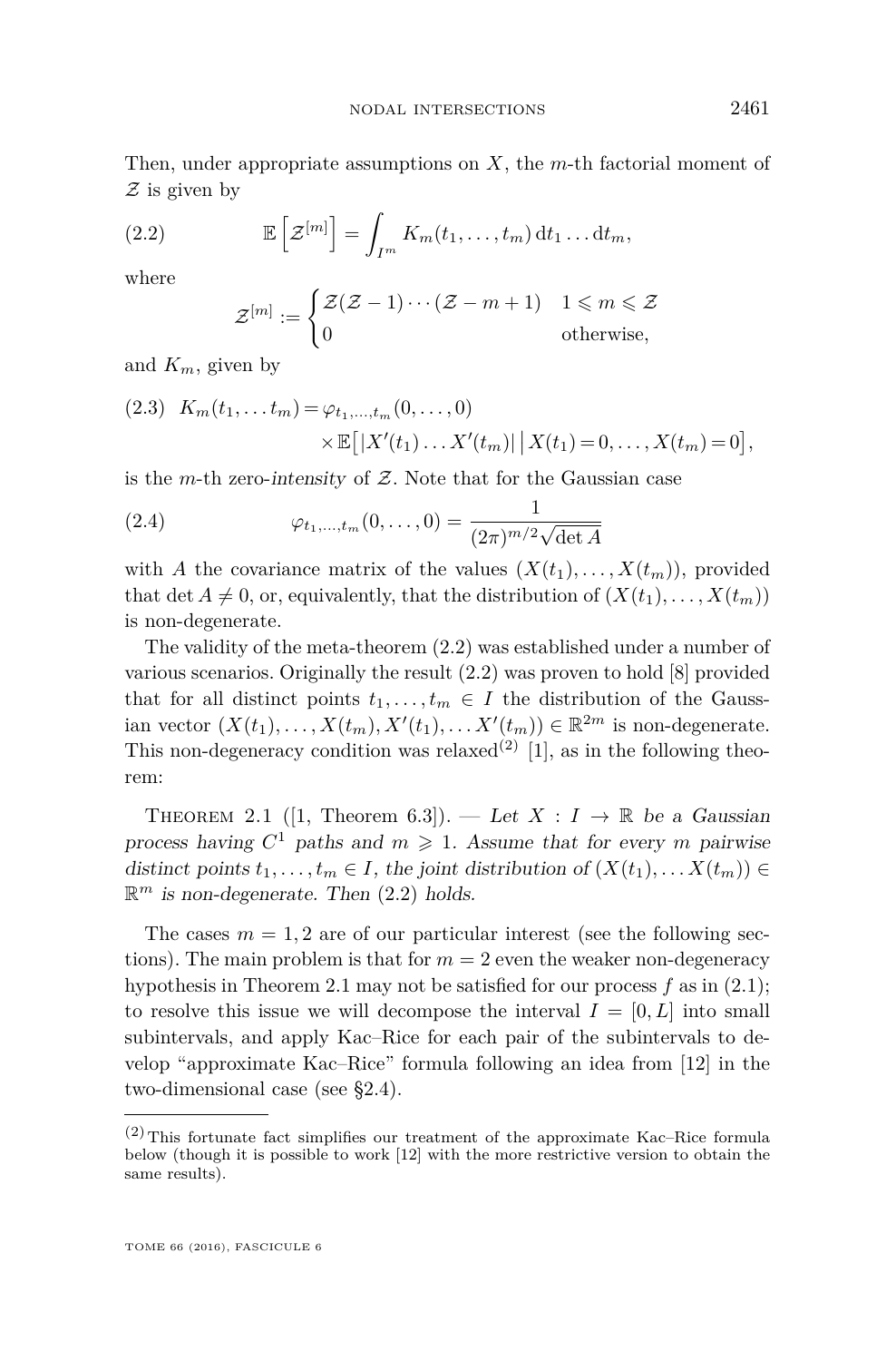The covariance function of the centered Gaussian random field *F* reads

$$
r_F(x,y) := \mathbb{E}\left[F(x)F(y)\right] = \frac{1}{N_E} \sum_{\mu \in \mathcal{E}} \cos\left(2\pi \langle \mu, y - x \rangle\right)
$$

for  $x, y \in \mathbb{T}^d$ . As *F* is stationary ( $r_F$  depending on  $y - x$  only), we may think of  $r_F$  as a function of one variable on  $\mathbb{T}^d$ . The covariance function of *f* is

$$
r(t_1, t_2) = r_f(t_1, t_2) := \mathbb{E}[f(t_1)f(t_2)] = r_F(\gamma(t_1) - \gamma(t_2)).
$$

Therefore, f is a centered unit variance Gaussian process (non-stationary);  $r(t_1, t_2) \neq \pm 1$  if and only if the joint distribution of  $f(t_1)$ ,  $f(t_2)$  is nondegenerate, so the probability density  $\varphi_{t_1,t_2}$  of the Gaussian random vector  $(f(t_1), f(t_2))$  exists. Denote

$$
r_1 := \frac{\partial r}{\partial t_1}, \ r_2 := \frac{\partial r}{\partial t_2}, \ r_{12} := \frac{\partial^2 r}{\partial t_1 \partial t_2},
$$

and let

<span id="page-8-1"></span>
$$
(2.5) \quad \mathcal{R}_2(E) := \int_{[0,L]^2} \left( r^2 + (r_1/\sqrt{E})^2 + (r_2/\sqrt{E})^2 + (r_{12}/E)^2 \right) dt_1 dt_2
$$

be the sum of second moments of *r* and its few normalized derivatives along C; we will control the various quantities via  $\mathcal{R}_2$  (see Proposition [2.2](#page-8-0) below). Later we will show that  $\mathcal{R}_2(E)$  is decaying with *E* ([§5\)](#page-21-0).

<span id="page-8-0"></span>PROPOSITION 2.2 (Approximate Kac–Rice formula). — We have

$$
\text{Var}\left(\frac{\mathcal{Z}}{\sqrt{E}}\right) = O(\mathcal{R}_2(E))
$$

with  $\mathcal{R}_2$  is given by  $(2.5)$ .

The rest of this section is dedicated to the proof of Proposition [2.2,](#page-8-0) finally given in [§2.4,](#page-11-1) following some preparations.

#### <span id="page-8-2"></span>**2.2. Expectation**

Since  $f$  is a centered unit variance Gaussian process with  $C<sup>1</sup>$  paths (in, particular, the non-degeneracy condition of Theorem [2.1](#page-7-1) is automatically satisfied), we may use the Kac–Rice formula  $(2.2)$ ; for  $m = 1$  it reads

(2.6) 
$$
\mathbb{E}[\mathcal{Z}] = \int\limits_{I} K_1(t) dt
$$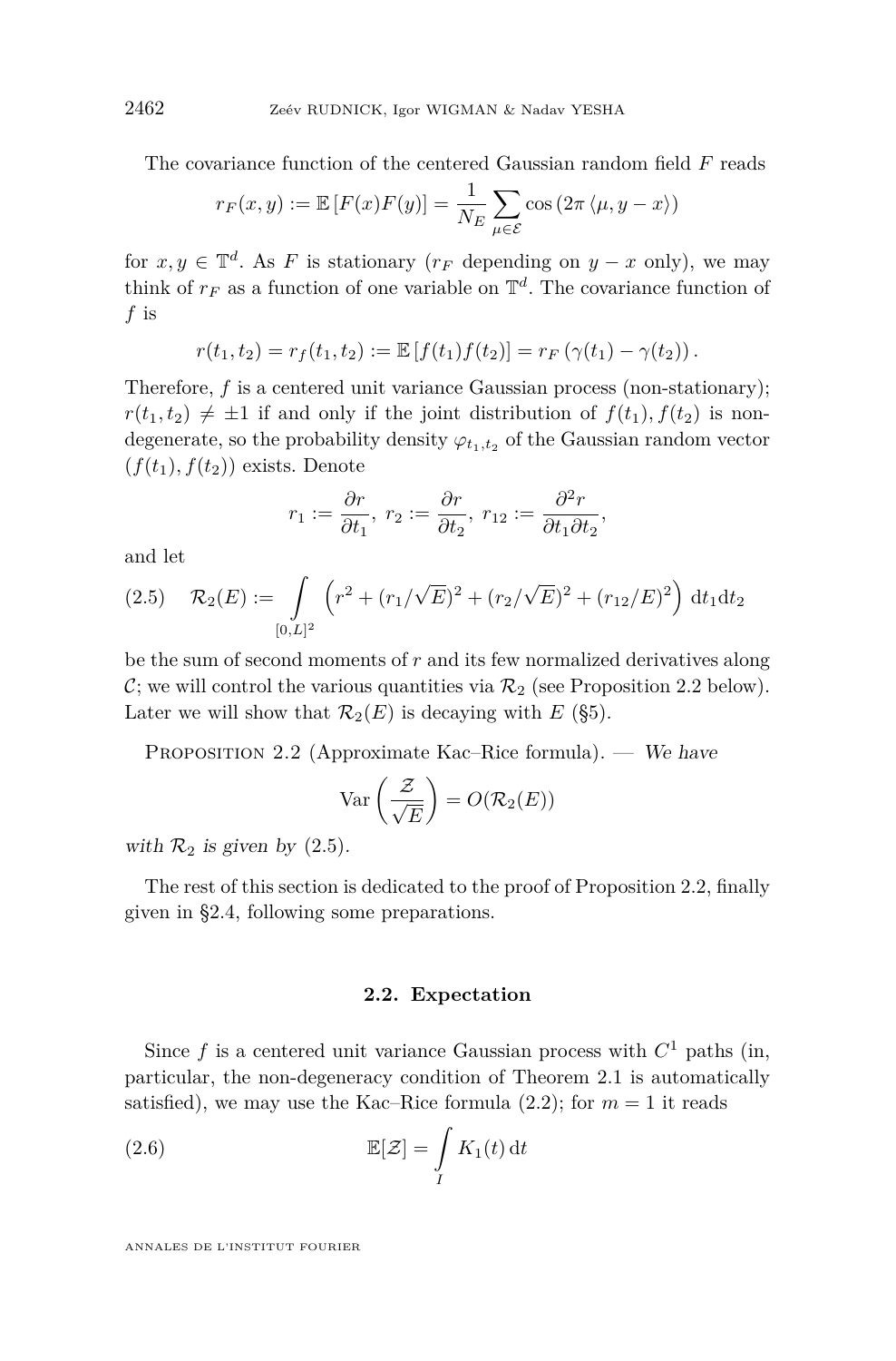with

$$
K_1(t) = \frac{1}{\sqrt{2\pi}} \cdot \mathbb{E}\left[|f'(t)| \mid f(t) = 0\right],
$$

the "zero density" of *f* (here [\(2.4\)](#page-7-2) reads  $\varphi_t(0) = \frac{1}{\sqrt{2}}$  $\frac{1}{2\pi}$ ). Let  $\Gamma$  be the covariance matrix of  $(f(t), f'(t))$ :

$$
\Gamma(t) = \begin{pmatrix} r(t,t) & r_1(t,t) \\ r_2(t,t) & r_{12}(t,t) \end{pmatrix}.
$$

Lemma 2.3. — For a smooth curve of length *L*, the expectation of nodal intersections number is given by

$$
\mathbb{E}[\mathcal{Z}] = L \frac{2}{\sqrt{d}} \cdot \sqrt{E}
$$

Proof. — Since f is unit variance, it is immediate that for every  $t \in [0, L]$ we have  $r_1(t, t) = r_2(t, t) = 0$ , so

$$
\Gamma(t) = \begin{pmatrix} 1 & \\ & \alpha \end{pmatrix},
$$

where

$$
\alpha := r_{12}(t, t) = -\dot{\gamma}(t)^t H_{r_F}(0, 0)\dot{\gamma}(t)
$$

and  $H_{r_F}$  is the Hessian of  $r_F$  (see e.g. [\[12\]](#page-30-1)). Since  $H_{r_F}(0,0)$  is a scalar matrix [\[13\]](#page-30-2)

$$
H_{r_F}(0,0) = \frac{-4}{d}\pi^2 E \cdot I_d
$$

it follows that

<span id="page-9-0"></span>
$$
\alpha = \frac{4}{d}\pi^2 E.
$$

The distribution of  $f'(t)$  conditional on  $f(t) = 0$  is centered Gaussian with variance  $\alpha$ . Recall that for  $X \sim N(0, \sigma^2)$  we have  $\mathbb{E}(|X|) = \sigma \sqrt{2/\pi}$ , so

(2.7) 
$$
K_1(t) = \frac{1}{\pi} \sqrt{\alpha} = \frac{2}{\sqrt{d}} \sqrt{E}
$$

independent of  $x$ , and the statement of the lemma follows upon substituting  $(2.7)$  into  $(2.6)$ .

#### <span id="page-9-1"></span>**2.3. Variance**

For  $m = 2$  the Kac–Rice formula  $(2.2)$  reads

(2.8) 
$$
\mathbb{E}[\mathcal{Z}^2 - \mathcal{Z}] = \int\limits_{I \times I} K_2(t_1, t_2) dt_1 dt_2
$$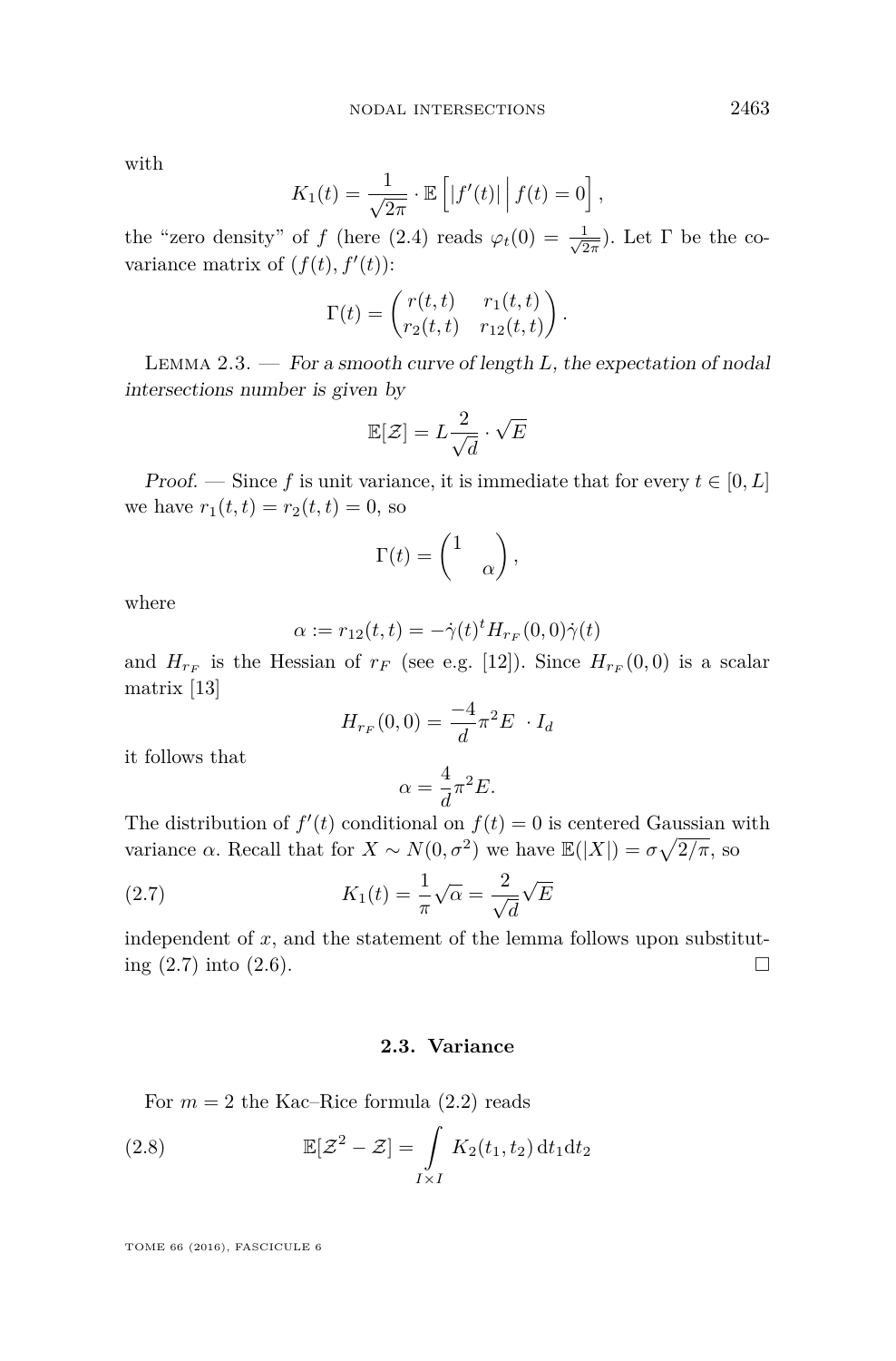with  $K_2$ , the "2-point correlation function", defined for  $r(t_1, t_2) \neq \pm 1$  as (see  $(2.3)$  and  $(2.4)$ )

$$
K_2(t_1, t_2) = \frac{1}{2\pi\sqrt{1-r^2}} \cdot \mathbb{E}\left[|f'(t_1)| \cdot |f'(t_2)| | f(t_1) = f(t_2) = 0\right],
$$

holding (Theorem [2.1\)](#page-7-1) provided that for all  $t_1 \neq t_2$  we have  $r(t_1, t_2) \neq \pm 1$ (equivalently, the distribution of  $(f(t_1), f(t_2))$  is non-degenerate). Equivalently, the zero number variance is given by (cf. [\(2.6\)](#page-8-2))

<span id="page-10-1"></span>(2.9) 
$$
\operatorname{Var}(\mathcal{Z}) = \int\limits_{I \times I} (K_2(t_1, t_2) - K_1(t_1)K_1(t_2)) dt_1 dt_2 + \mathbb{E}[\mathcal{Z}].
$$

As it was mentioned above, in our case the assumption that  $r(t_1, t_2) \neq \pm 1$ for all  $t_1 \neq t_2$  may not be satisfied, and, as explained in [\[12\]](#page-30-1), it is easy to construct an example of a curve where the Kac–Rice formula for the second factorial moment [\(2.8\)](#page-9-1) does not hold. To resolve this situation we will divide the interval  $I = [0, L]$  into small subintervals, and note that the proof of [\[1\]](#page-29-4) Theorem 6.3 yields that if  $J_1, J_2 \subseteq I$  are two disjoint subintervals, then (recall that we denoted  $\mathcal{Z}_J$  to be the number of zeros of  $f$  on a subinterval  $J \subseteq I$ 

(2.10) 
$$
\mathbb{E}[\mathcal{Z}_{J_1} \cdot \mathcal{Z}_{J_2}] = \int\limits_{J_1 \times J_2} K_2(t_1, t_2) dt_1 dt_2,
$$

provided that for all  $t_1 \in J_1$ ,  $t_2 \in J_2$ ,

<span id="page-10-2"></span>
$$
r(t_1, t_2) \neq \pm 1.
$$

<span id="page-10-0"></span>The 2-point correlation function was evaluated [\[12\]](#page-30-1) explicitly to be

(2.11) 
$$
K_2(t_1, t_2) = \frac{1}{\pi^2 (1 - r^2)^{3/2}} \cdot \mu \cdot (\sqrt{1 - \rho^2} + \rho \arcsin \rho),
$$

where

<span id="page-10-3"></span>(2.12) 
$$
\mu = \mu_E(t_1, t_2) = \sqrt{\alpha(1 - r^2) - r_1^2} \cdot \sqrt{\alpha(1 - r^2) - r_2^2},
$$

and

<span id="page-10-4"></span>(2.13) 
$$
\rho = \rho_E(t_1, t_2) = \frac{r_{12}(1 - r^2) + r r_1 r_2}{\sqrt{\alpha(1 - r^2) - r_1^2} \cdot \sqrt{\alpha(1 - r^2) - r_2^2}}
$$

(it follows from the derivation of  $(2.11)$  that  $|\rho| \leq 1$ ).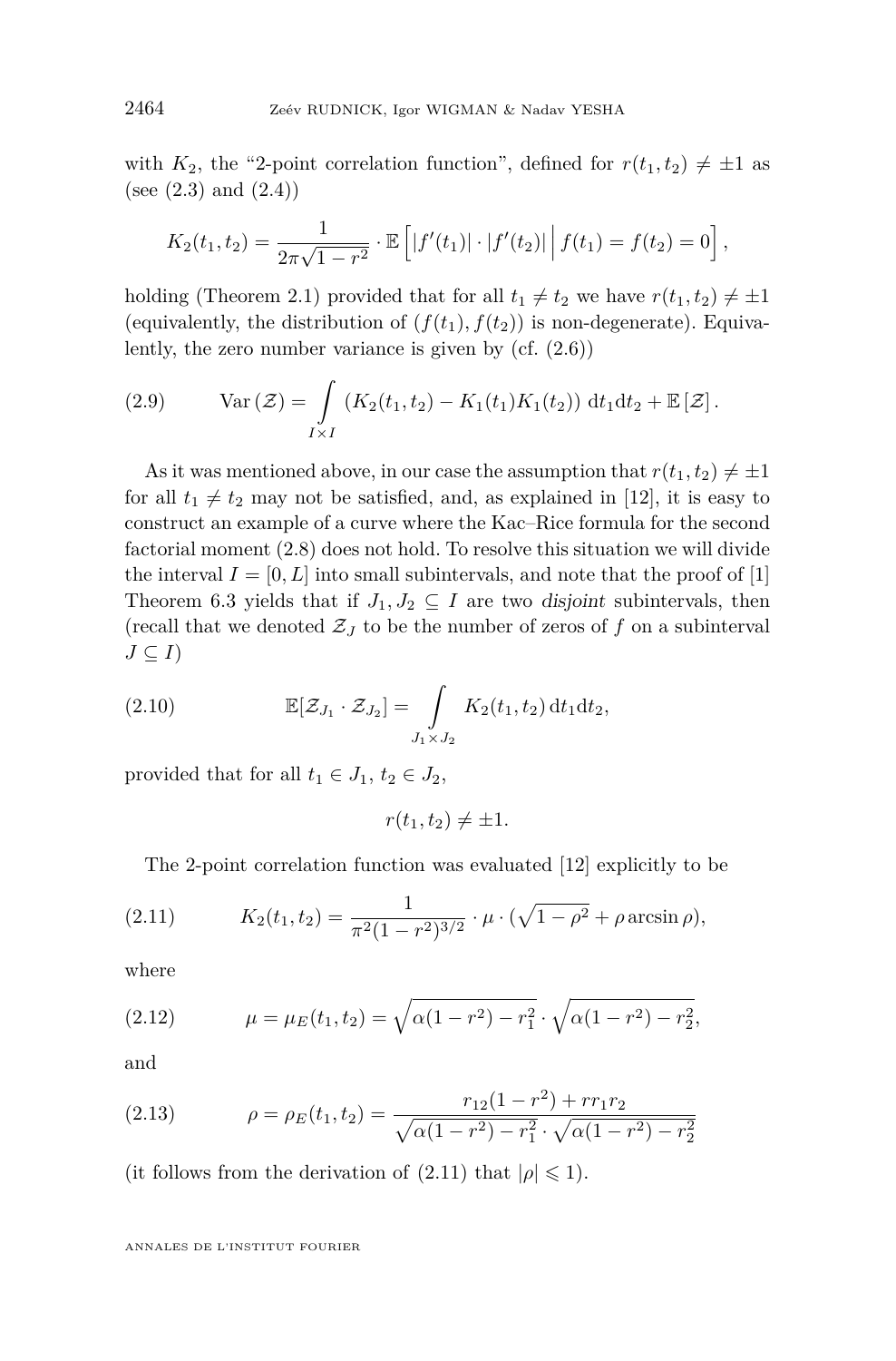#### **2.4. Proof of Proposition [2.2](#page-8-0)**

<span id="page-11-1"></span>Before giving the proof of Proposition [2.2](#page-8-0) we will have to do some preparatory work. To overcome the above-mentioned obstacle we let  $c_0$ be a sufficiently small constant to be chosen below, and decompose the interval [0, L] into small intervals of length roughly  $c_0 \cdot \frac{1}{\sqrt{2}}$  $\frac{L}{\overline{E}}$  so that we can apply Kac–Rice on the corresponding diagonal cubes. To be more concrete, let  $k = \lfloor L \cdot \frac{\sqrt{E}}{\log} \rfloor + 1$  and  $\delta_0 = \frac{L}{k}$ , and divide the interval  $[0, L]$  into the subintervals  $I_i = [(i-1)\delta_0, i\delta_0]$  where  $i = 1, \ldots, k$ . Note that  $\delta_0 \approx \frac{1}{\sqrt{k}}$ *E .* With  $\mathcal{Z}_i$  denoting the number of zeros of f on  $I_i$   $(i = 1, \ldots, k)$  we have

<span id="page-11-0"></span>(2.14) 
$$
Var(\mathcal{Z}) = \sum_{i,j} Cov(\mathcal{Z}_i, \mathcal{Z}_j).
$$

Our first goal is to give an upper bound for the individual summands in [\(2.14\)](#page-11-0); to this end we need the following lemmas, whose proofs are postponed till [§2.5:](#page-14-0)

<span id="page-11-3"></span>LEMMA 2.4. — There exists a constant  $c_0 > 0$  sufficiently small, such that √

 $f$ or all  $t_1 \neq t_2 \in [0, L]$  with  $|t_2 - t_1| < c_0/2$ *E* we have  $r(t_1, t_2) \neq \pm 1.$ 

<span id="page-11-4"></span>LEMMA 2.5 (Uniform bound on the 2-point correlation function around the diagonal). — For all  $0 < |t_2 - t_1| < c_0/\sqrt{E}$  we have

$$
K_2(t_1, t_2) = O(E).
$$

<span id="page-11-2"></span>COROLLARY  $2.6.$  - We have

$$
Cov(\mathcal{Z}_i, \mathcal{Z}_j) = O(1),
$$

uniformly for all  $i, j$  and  $E$  (the implied constant is universal).

Proof of Corollary [2.6](#page-11-2) assuming lemmas [2.4–](#page-11-3)[2.5.](#page-11-4) By Lemma [2.4,](#page-11-3)  $r(t_1, t_2) \neq \pm 1$  for all  $t_1 \neq t_2$  in every diagonal cube  $I_i^2$ . Hence (Theo-rem [2.1](#page-7-1) applied on the interval  $I_i$  corresponding to a diagonal cube  $I_i^2$ ) we can apply Kac–Rice  $(2.9)$  to compute the variance of  $\mathcal{Z}_i$ :

$$
\text{Var}\left(\mathcal{Z}_i\right) = \int\limits_{I_i^2} \left( K_2(t_1, t_2) - K_1(t_1) K_1(t_2) \right) \, \mathrm{d}t_1 \mathrm{d}t_2 + \mathbb{E}\left[\mathcal{Z}_i\right].
$$

By Kac–Rice we have

$$
\mathbb{E}\left[\mathcal{Z}_i\right] = \int\limits_{I_i} K_1(t) \, \mathrm{d}t = \delta_0 \cdot \frac{2}{\sqrt{d}} \sqrt{E};
$$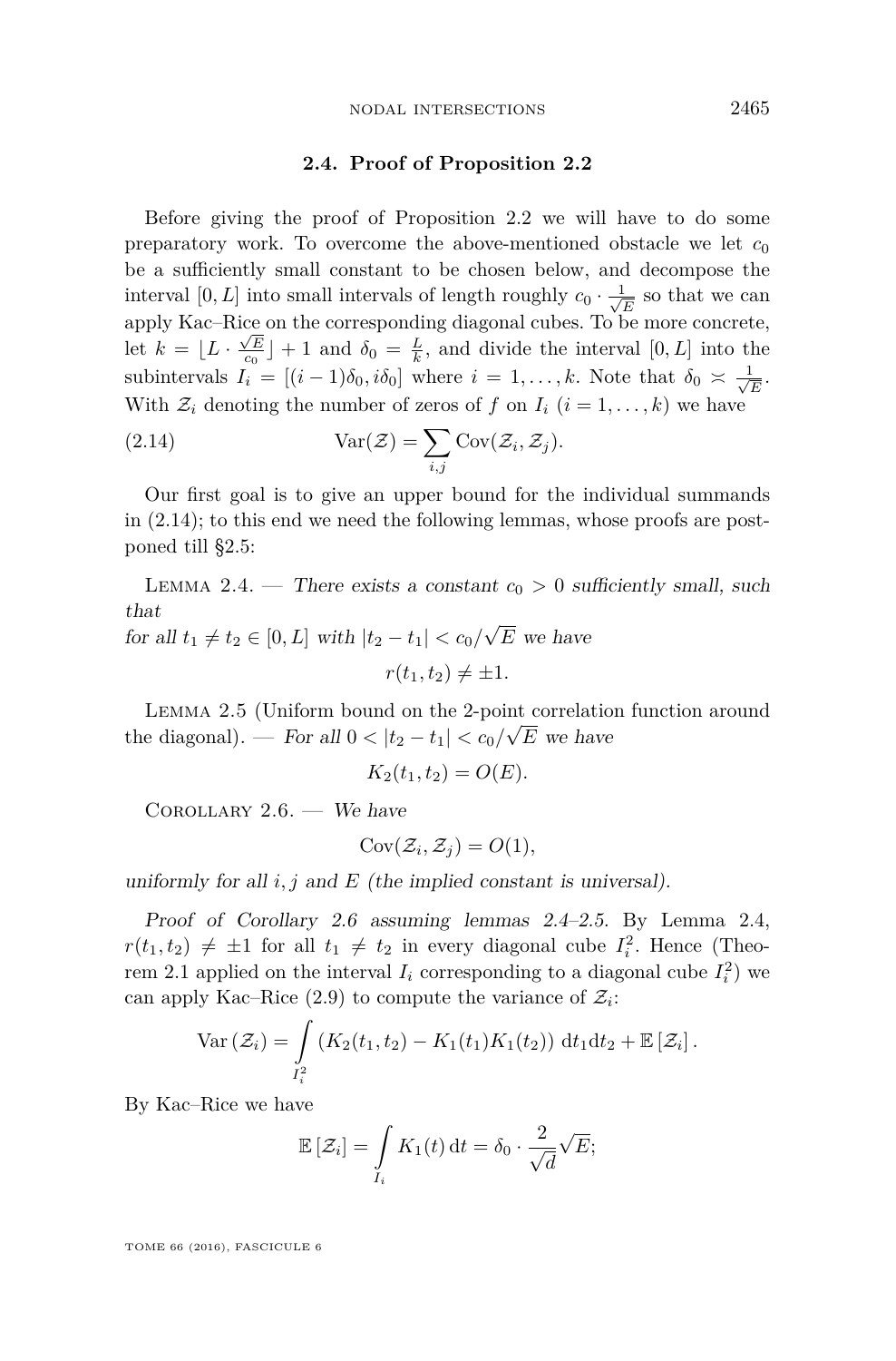using Lemma [2.5](#page-11-4) we conclude that

$$
\text{Var}\left(\mathcal{Z}_i\right) \ll E\delta_0^2 + \sqrt{E}\delta_0 \ll 1.
$$

This proves the statement of the corollary for  $i = j$ ; the result for arbitrary *i, j* follows from the above and the Cauchy–Schwartz inequality

$$
Cov(\mathcal{Z}_i, \mathcal{Z}_j) \leq \sqrt{\text{Var}(\mathcal{Z}_i) \cdot \text{Var}(\mathcal{Z}_j)}.
$$

DEFINITION 2.7 (Singular and nonsingular cubes).

(1) Let

$$
S_{ij} = I_i \times I_j = [i\delta_0, (i+1)\delta_0] \times [j\delta_0, (j+1)\delta_0]
$$

be a cube in  $[0, L]^2$ . We say that  $S_{ij}$  is a singular if it contains a point  $(t_1, t_2) \in S_{ij}$  satisfying

$$
|r(t_1, t_2)| > 1/2.
$$

(2) The union of all the singular cubes is the singular set

$$
B = B_E = \bigcup_{S_{ij} \text{ singular}} S_{ij}.
$$

Note that since  $r/\sqrt{E}$  is a Lipschitz function with a universal constant (independent of  $E$ ), if  $S_{ij}$  is a singular cube, then

$$
|r(t_1, t_2)| > 1/4
$$

everywhere on  $S_{ij}$ , provided that  $c_0$  is chosen sufficiently small. Using the above it is easy to obtain the following bound on the number of singular cubes:

<span id="page-12-0"></span>LEMMA  $2.8.$  — The number of singular cubes is bounded above by

$$
E\cdot \int\limits_{[0,L]^2} r^2(t_1,t_2)\,dt_1dt_2.
$$

Proof. — Using the Chebyshev–Markov inequality, we see that

$$
\text{meas}(B) \ll \int_{[0,L]^2} r^2(t_1, t_2) dt_1 dt_2.
$$

The statement of this lemma follows from the fact that the volume of each cube is  $\approx 1/E$ .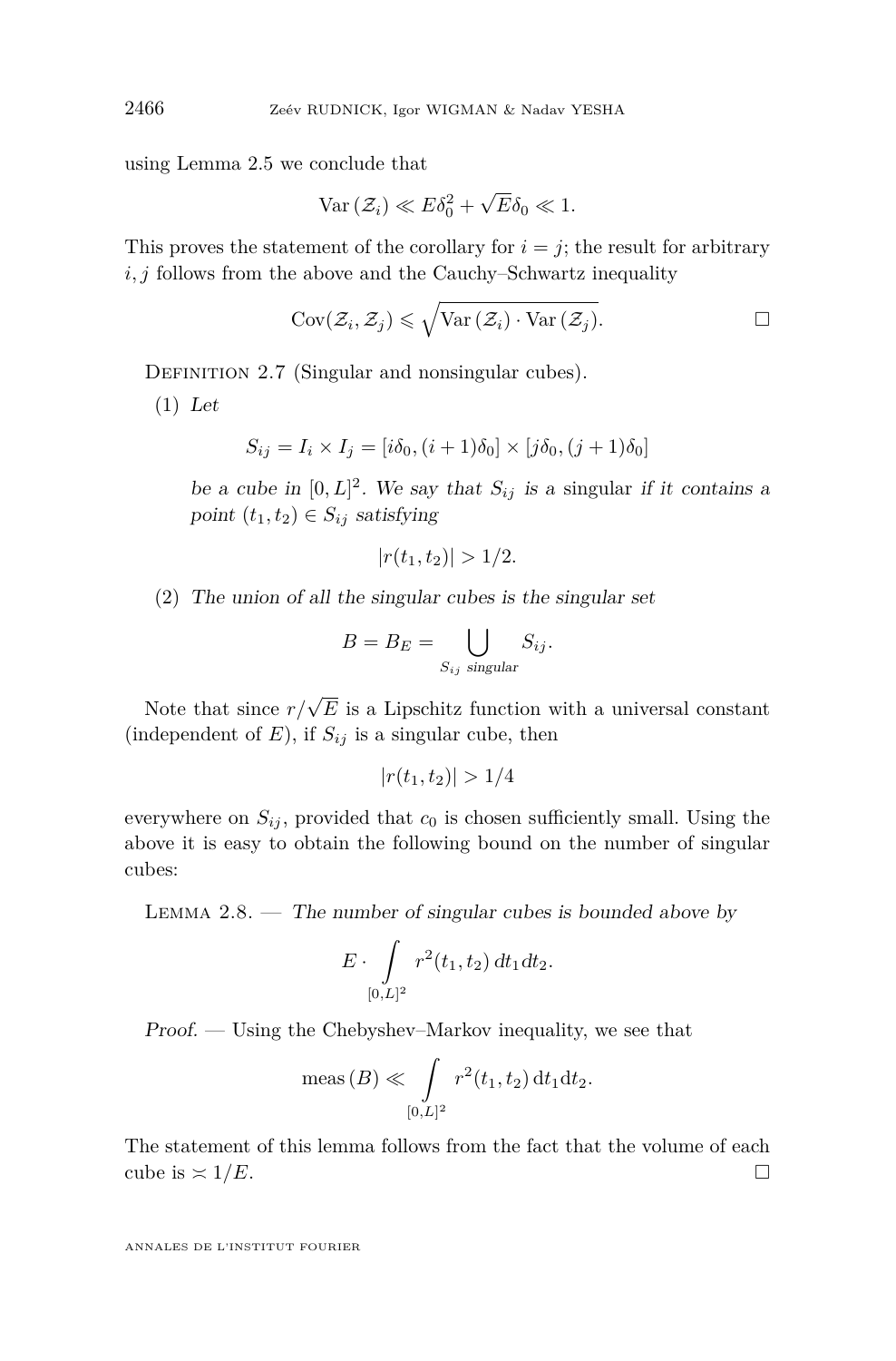With Lemma [2.8](#page-12-0) together with Corollary [2.6](#page-11-2) it is easy to bound the con-tribution to [\(2.14\)](#page-11-0) of all  $(i, j)$  corresponding to singular cubes  $S_{ij}$  (i.e. "singular contribution"), see the proof of Proposition [2.2](#page-8-0) below. Next we will deal with the nonsingular contribution. Here the Taylor expansion of  $K_2$ as a function of *r* and its scaled derivatives around  $r = r_1 = r_2 = r_{12} = 0$ (up to the quadratic terms) is valid; it will yield the following result, whose proof will be given postponed in [§2.5.](#page-14-0)

<span id="page-13-2"></span>LEMMA 2.9. — For  $(t_1, t_2)$  outside the singular set we have

<span id="page-13-0"></span>(2.15) 
$$
|K_2(t_1, t_2) - K_1(t_1)K_1(t_2)|
$$
  
=  $E \cdot O\left(r^2 + \left(\frac{r_1}{\sqrt{E}}\right)^2 + \left(\frac{r_2}{\sqrt{E}}\right)^2 + \left(\frac{r_{12}}{E}\right)^2\right).$ 

We are finally in a position to give a proof to the main result of this section.

Proof of Proposition  $2.2.$  — First, it is easy to bound the total contribution of the singular set to  $(2.14)$  (i.e. all *i, j* with  $S_{ij}$  singular): Lemma [2.8](#page-12-0) and Corollary [2.6](#page-11-2) imply that it is bounded by

<span id="page-13-1"></span>(2.16) 
$$
\sum_{(i,j):\,S_{ij}\subseteq B}\text{Cov}(\mathcal{Z}_i,\mathcal{Z}_j)=O\left(E\cdot\int_{[0,L]^2}r^2(t_1,t_2)\,\mathrm{d}t_1\mathrm{d}t_2\right).
$$

Next we deal with the indexes  $(i, j)$  corresponding to nonsingular  $S_{ij}$ .

We observe that, by the definition, for such a nonsingular cube  $S_{ij}$ , necessarily for every  $(t_1, t_2) \in S_{ij}$ ,

$$
r(t_1, t_2) \neq \pm 1.
$$

As this is a sufficient condition for the application of Kac–Rice formula [\(2.10\)](#page-10-2) for computation of  $Cov(\mathcal{Z}_i, \mathcal{Z}_j)$ , bearing in mind [\(2.15\)](#page-13-0) it yields that for  $S_{ij}$  nonsingular (this in particular implies  $i \neq j$ ),

$$
Cov(\mathcal{Z}_i, \mathcal{Z}_j) = \int_{S_{ij}} (K_2(t_1, t_2) - K_1(t_1)K_1(t_2)) dt_1 dt_2
$$
  
=  $O\left(E \cdot \int_{S_{ij}} (r^2 + (r_1/\sqrt{E})^2 + (r_2/\sqrt{E})^2 + (r_{12}/E)^2) dt_1 dt_2\right).$ 

Hence the total contribution of the nonsingular set to  $(2.14)$  is  $O(E \cdot \mathcal{R}_2(E))$ . As the total contribution of the singular set to [\(2.14\)](#page-11-0) was bounded in [\(2.16\)](#page-13-1),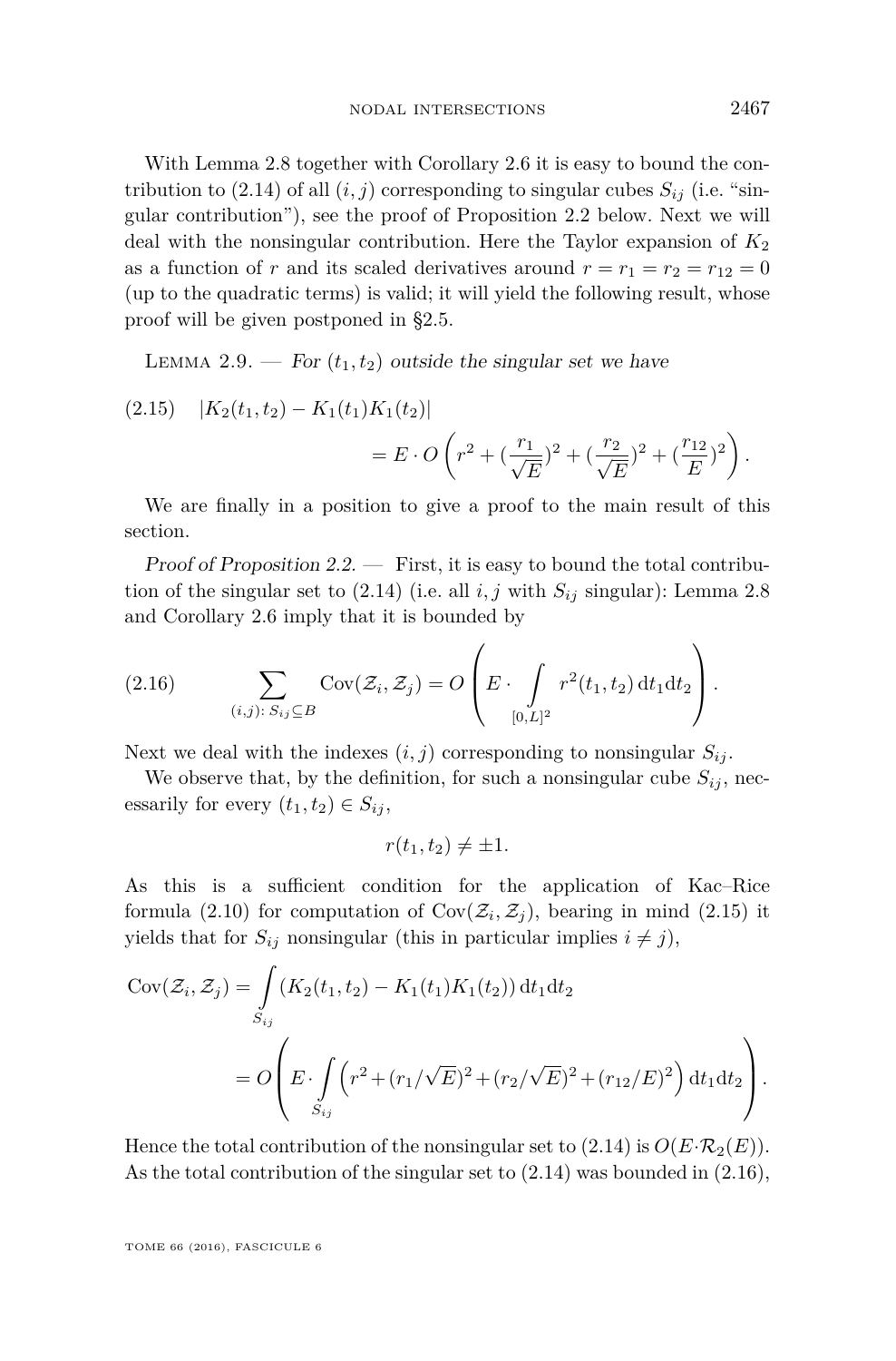and obviously

$$
\int_{[0,L]^2} r^2(t_1,t_2) dt_1 dt_2 \leq \mathcal{R}_2(E),
$$

this concludes the proof of Proposition [2.2.](#page-8-0)  $\Box$ 

#### **2.5. Proofs of the auxiliary lemmas [2.4,](#page-11-3) [2.5](#page-11-4) and [2.9](#page-13-2)**

<span id="page-14-0"></span>Proof of Lemma [2.4.](#page-11-3) — For  $t_1 \in [0, L]$  fixed, we compute the Taylor expansion of  $r(t_1, t_2)$  around  $t_2 = t_1$ . Recall that

$$
r(t_1, t_2) = r_F \left( \gamma(t_1) - \gamma(t_2) \right) = \frac{1}{N} \sum_{\mu \in \mathcal{E}} \cos \left( 2 \pi \langle \mu, \gamma(t_1) - \gamma(t_2) \rangle \right).
$$

Thus,  $r(t_1, t_1) = 1$ ,  $r_2(t_1, t_1) = 0$  and  $r_{22}(t_1, t_1) = \dot{\gamma}(t_1)^t H_{r}(\theta) \dot{\gamma}(t_1) = -\alpha$ . Moreover, we clearly have  $r_{222}(t_1, t_2) = O(E^{3/2})$ , and therefore

$$
r(t_1, t_2) = 1 - \frac{\alpha}{2}(t_2 - t_1)^2 + O\left(\left(\sqrt{E}(t_2 - t_1)\right)^3\right).
$$

Hence, for  $t_2 - t_1 \ll 1/$ *E* we have

<span id="page-14-1"></span>(2.17) 
$$
1 - r^{2}(t_{1}, t_{2}) = \alpha (t_{2} - t_{1})^{2} + O\left(\left(\sqrt{E}(t_{2} - t_{1})\right)^{3}\right)
$$

$$
= \alpha (t_{2} - t_{1})^{2} \left(1 + O\left(\sqrt{E}(t_{2} - t_{1})\right)\right),
$$

so there is a constant  $c_0 > 0$  sufficiently small, such that  $1 - r^2(t_1, t_2)$  is strictly positive for  $0 < |t_2 - t_1| < c_0 / \sqrt{E}$ . *E*.

Proof of Lemma [2.5.](#page-11-4) — The function

(2.18) 
$$
G(\rho) := \frac{2}{\pi} \left( \sqrt{1 - \rho^2} + \rho \arcsin \rho \right)
$$

satisfies  $\frac{2}{\pi} \leqslant G \leqslant 1$ . Hence, by the explicit form [\(2.11\)](#page-10-0) of the 2-point correlation function  $K_2$  we obtain that

<span id="page-14-2"></span>
$$
K_2(t_1, t_2) \ll \sqrt{\frac{\left(\alpha \left(1 - r^2\right) - r_1^2\right) \left(\alpha \left(1 - r^2\right) - r_2^2\right)}{\left(1 - r^2\right)^3}}.
$$

For  $t_2 - t_1 \ll 1/$ *E* we have

$$
r_1(t_1, t_2) = \alpha(t_2 - t_1) \left( 1 + O\left(\sqrt{E}(t_2 - t_1)\right) \right),
$$
  

$$
r_2(t_1, t_2) = -\alpha(t_2 - t_1) \left( 1 + O\left(\sqrt{E}(t_2 - t_1)\right) \right).
$$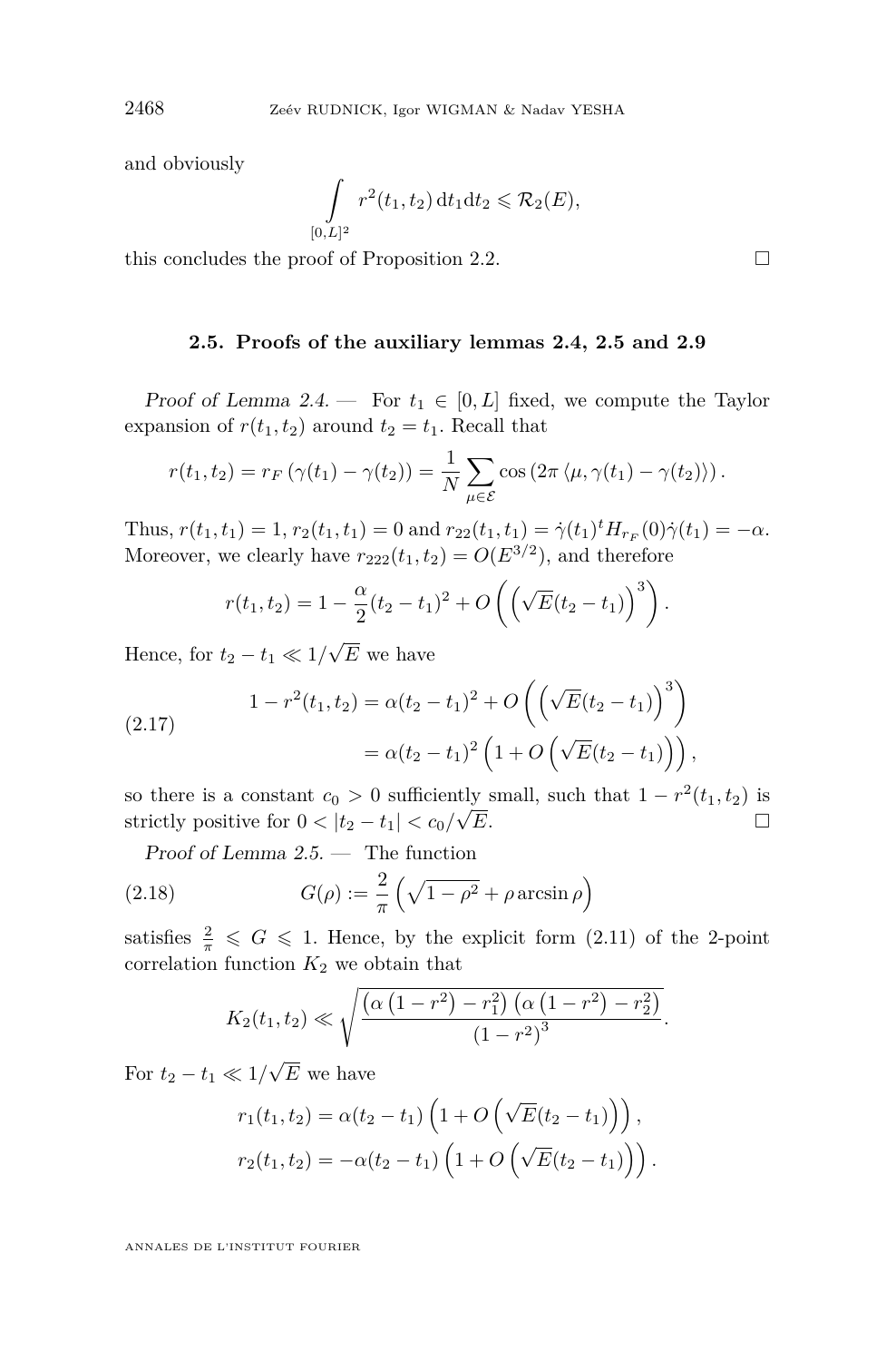Using [\(2.17\)](#page-14-1) we get that

$$
\alpha(1 - r^2) - r_1^2 = \alpha^2 (t_2 - t_1)^2 \left( 1 + O\left(\sqrt{E}(t_2 - t_1)\right) \right)
$$

$$
- \alpha^2 (t_2 - t_1)^2 \left( 1 + O\left(\sqrt{E}(t_2 - t_1)\right) \right)
$$

$$
= O\left(E^{5/2} (t_2 - t_1)^3\right)
$$

and likewise

$$
\alpha(1 - r^2) - r_2^2 = O\left(E^{5/2}(t_2 - t_1)^3\right),\,
$$

so

$$
K_2(t_1, t_2) \ll \frac{O\left(E^{5/2}(t_2 - t_1)^3\right)}{\alpha^{3/2}(t_2 - t_1)^3 \left(1 + O\left(\sqrt{E}(t_2 - t_1)\right)\right)} = O(E),
$$

assuming  $0 < |t_2 - t_1| < c_0/$  $\sqrt{E}$  for a sufficiently small constant  $c_0 > 0$ .  $\Box$ 

Proof of Lemma  $2.9.$  — Recall from  $(2.11)$  that

(2.19) 
$$
K_2(t_1, t_2) = \frac{1}{2\pi} \cdot \frac{1}{(1 - r^2)^{3/2}} \cdot G(\rho) \cdot \mu
$$

where  $G$ ,  $\mu$  and  $\rho$  are defined respectively in [\(2.18\)](#page-14-2), [\(2.12\)](#page-10-3) and [\(2.13\)](#page-10-4). Note that for every  $|\rho| \leq 1$ ,

<span id="page-15-0"></span>
$$
G(\rho) = \frac{2}{\pi} + O\left(\rho^2\right).
$$

For *r*, *r*1*/* √ *E*, *r*2*/* √  $E, r_{12}/E$  small, we have

$$
\rho = O(r + r_{12}/E).
$$

Moreover, since  $|\rho| \leq 1$ , this bound holds for every  $(t_1, t_2)$ . Thus, for every  $(t_1, t_2)$  we have

$$
G(\rho) = \frac{2}{\pi} + O\left(r^2 + (r_{12}/E)^2\right).
$$

For every  $(t_1, t_2)$ ,

$$
\mu = \alpha + E \cdot O\left(r^2 + (r_1/\sqrt{E})^2 + (r_2/\sqrt{E})^2\right),\,
$$

and for  $r$  bounded away from  $\pm 1$  we have

$$
\frac{1}{(1-r^2)^{3/2}} = 1 + O(r^2).
$$

Substituting all the expansions in [\(2.19\)](#page-15-0), we get that

$$
K_2(t_1, t_2) = \frac{\alpha}{\pi^2} + E \cdot O\left(r^2 + (r_1/\sqrt{E})^2 + (r_2/\sqrt{E})^2 + (r_{12}/E)^2\right).
$$

The statement of the lemma now follows, recalling that by  $(2.7)$ ,  $K_1(t)$ The statement of the femma now follows, recalling that by  $(2.1)$ ,  $\Lambda_1(\nu) = \sqrt{\alpha}/\pi$  for all  $t \in [0, L]$ .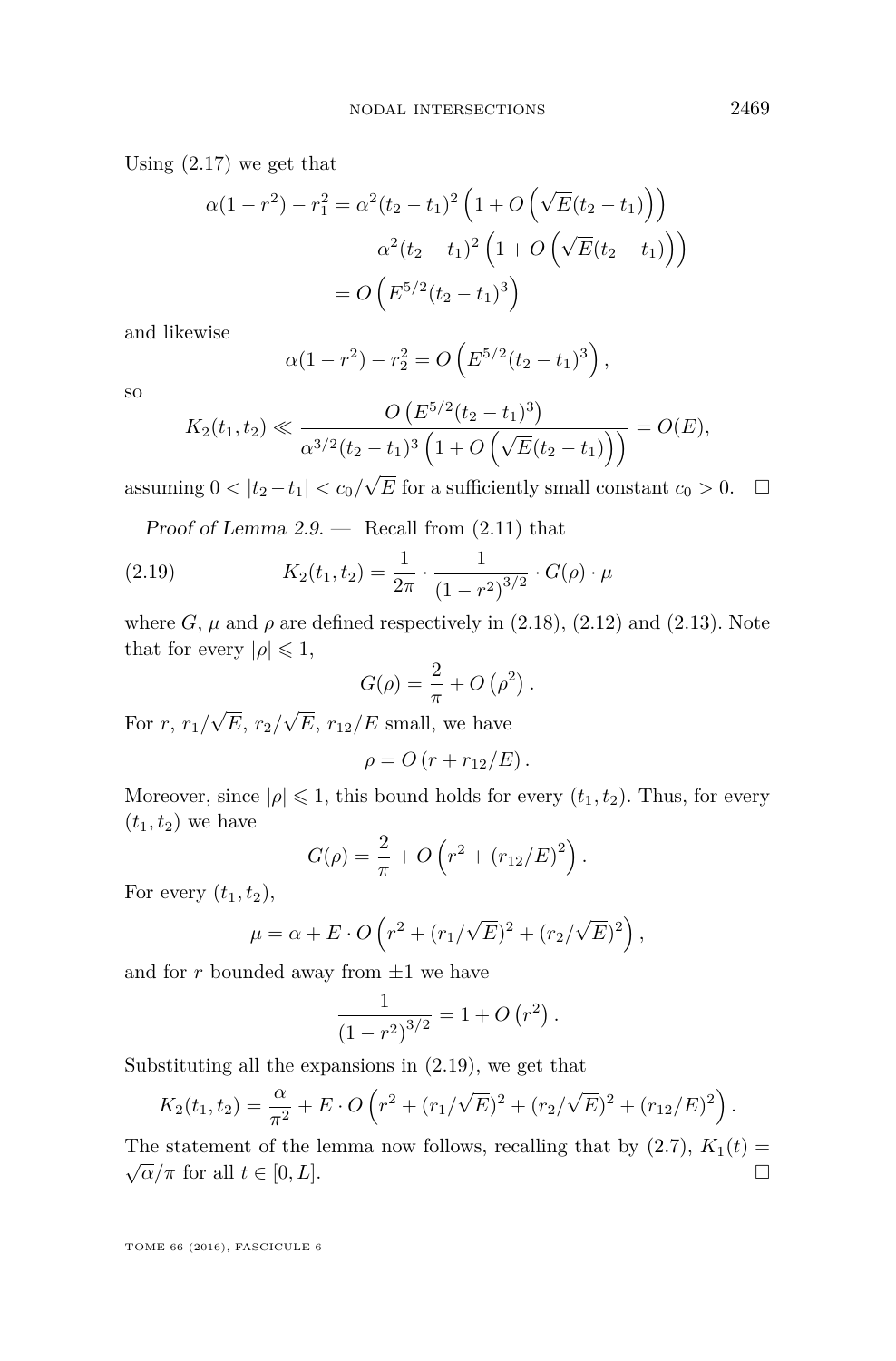#### **3. Oscillatory integrals and curvature**

<span id="page-16-0"></span>In this section we investigate certain oscillatory integrals on curves which arise in our work. A key role is played by the differential geometry of the curve.

#### **3.1. Differential geometry of** 3**-dimensional curves**

For a smooth curve in  $\mathbb{R}^3$ , with arc-length parameterization  $\gamma : [0, L] \rightarrow$  $\mathcal{C} \subset \mathbb{R}^3$ , so that  $T(t) = \gamma'(t)$  is the unit tangent, the curvature of  $\gamma$  at  $\gamma(t)$ is  $\kappa(t) = ||\gamma''(t)||$ . We assume that  $\kappa(t)$  never vanishes, so that  $\gamma''(t) =$  $\kappa(t)N(t)$  with  $N(t)$  the unit normal, and under the same assumption the torsion  $\tau(t)$  is  $B'(t) = -\tau(t)N(t)$  where  $B = T \times N$  is the binormal vector. The orthonormal basis  $(T, N, B)$  is called the Frenet–Serret frame of the curve. Recall the Frenet–Serret formulas

$$
T'(t) = \kappa(t)N(t)
$$
  
\n
$$
N'(t) = -\kappa(t)T(t) + \tau(t)B(t)
$$
  
\n
$$
B'(t) = -\tau(t)N(t)
$$

so in particular

$$
T''(t) = \kappa'(t) N(t) - \kappa^{2}(t) T(t) + \kappa(t) \tau(t) B(t).
$$

Let  $K_{\min}$  and  $K_{\max}$  the minimal and the maximal curvature of C respectively. Since the curvature is assumed to be nowhere vanishing, we have

$$
0 < K_{\min} \leqslant \kappa \left( t \right) \leqslant K_{\max}.
$$

#### **3.2. Oscillatory integrals**

Recall the classical form of Van der Corput Lemma: let [*a, b*] be a finite interval,  $\phi \in C^{\infty}[a, b]$  a smooth and real valued phase function, and  $A \in$  $C^{\infty}[a, b]$  a smooth amplitude. For  $\lambda > 0$  define the oscillatory integral

$$
I(\lambda) := \int_a^b A(t) e^{i\lambda \phi(t)} dt.
$$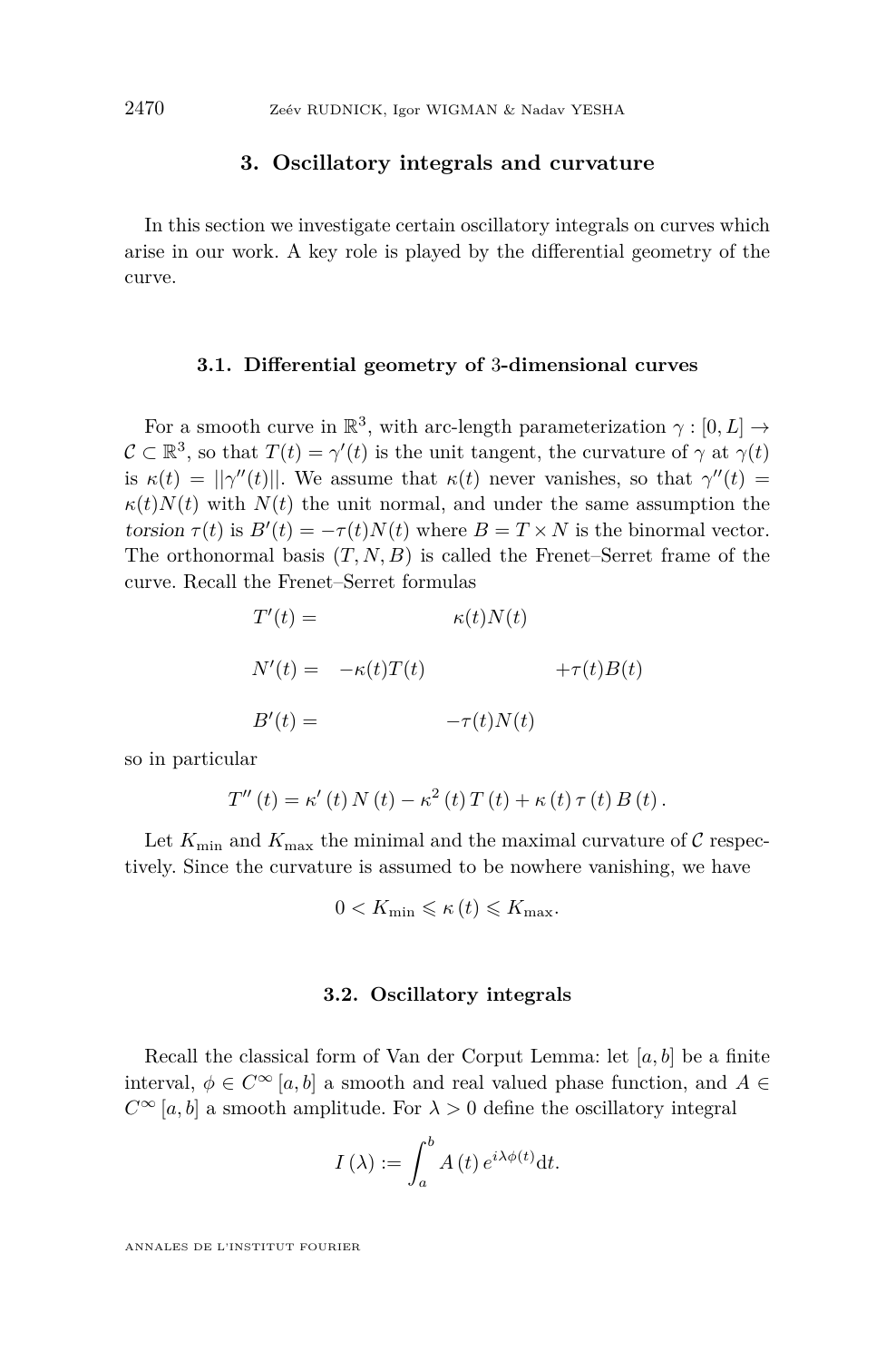<span id="page-17-0"></span>LEMMA 3.1 (Van der Corput). — For  $k \geq 2$ , if  $|\phi^{(k)}| \geq 1$ , then, as  $\lambda \to \infty$ ,

$$
|I(\lambda)| \ll \frac{1}{\lambda^{1/k}} \left( \|A\|_{\infty} + \|A'\|_{1} \right).
$$

If  $|\phi'| \geq 1$  and  $\phi'$  is monotone, then

$$
|I(\lambda)| \ll \frac{1}{\lambda} \left( ||A||_{\infty} + ||A'||_1 \right).
$$

The implied constants are absolute.

Remark 3.2.  $\blacksquare$  If  $|\phi'| \geq 1$  then, independent of the monotonicity hypothesis on  $\phi'$ ,

$$
|I(\lambda)| \ll \frac{b-a+2}{\lambda} \left( ||A||_{\infty} + ||A'||_1 \right).
$$

#### **3.3. Curves with nowhere vanishing torsion**

Assume that the curve C has nowhere vanishing torsion, so that 0 *<*  $T_{\min} \leq \left| \tau(t) \right| \leq T_{\max}$ , where  $T_{\min}$  and  $T_{\max}$  are the minimal and maximal absolute value of the torsion of C respectively. Consider a unit vector  $\xi \in S^2$ , and the phase function

(3.1) 
$$
\phi_{\xi}(t) := \langle \xi, \gamma(t) \rangle
$$

for  $t \in [0, L]$ . We define an oscillatory integral

<span id="page-17-2"></span>
$$
I(\lambda,\xi) := \int_0^L A(t) e^{i\lambda \phi_{\xi}(t)} dt.
$$

We apply Lemma [3.1](#page-17-0) to give an upper bound (uniform in  $\xi$ ) for  $I(\lambda, \xi)$ :

<span id="page-17-1"></span>PROPOSITION 3.3. — Let C be a smooth curve with nowhere vanishing curvature and torsion. Then

$$
I(\lambda,\xi)\ll_{\mathcal{C}} \frac{1}{\lambda^{1/3}}\left(\|A\|_{\infty}+\|A'\|_{1}\right).
$$

Proof. — We have

<span id="page-17-4"></span>(3.2) 
$$
\phi'_{\xi}(t) = \langle \xi, T(t) \rangle,
$$

<span id="page-17-5"></span>(3.3) 
$$
\phi''_{\xi}(t) = \kappa(t) \langle \xi, N(t) \rangle,
$$

and

<span id="page-17-3"></span>
$$
\phi_{\xi}'''(t) = \kappa'(t) \langle \xi, N(t) \rangle - \kappa^2(t) \langle \xi, T(t) \rangle + \kappa(t) \tau(t) \langle \xi, B(t) \rangle.
$$

Since  $(T, N, B)$  is an orthonormal basis for  $\mathbb{R}^3$ , we know that

(3.4) 
$$
1 = |\xi|^2 = |\langle \xi, T(t) \rangle|^2 + |\langle \xi, N(t) \rangle|^2 + |\langle \xi, B(t) \rangle|^2.
$$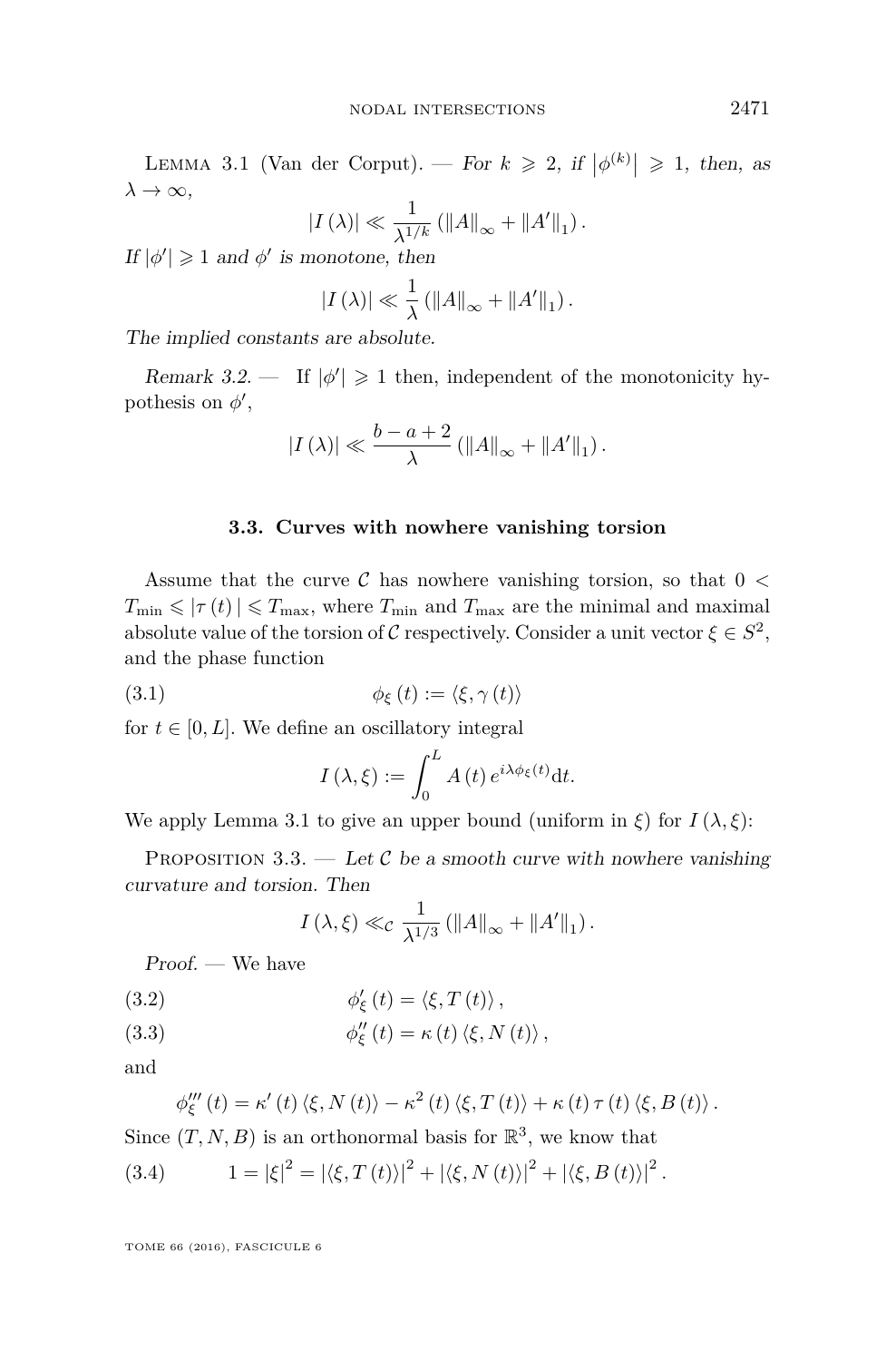Now let

$$
c = \min\left(\frac{1}{3}, \frac{K_{\min}^2 T_{\min}^2}{48 \left\| \kappa' \right\|_{\infty}^2}, \frac{K_{\min}^2 T_{\min}^2}{48 K_{\max}^4}\right)
$$

 $\left\langle \text{if } ||\kappa'||_{\infty} = 0 \text{ omit the middle term} \right\rangle$ . If  $|\langle \xi, T(t) \rangle|^2 \geq c$ , then  $|\phi_{\xi}'(t)| \geq c$  $\sqrt{c}$ . If  $|\langle \xi, N(t) \rangle|^2 \geqslant c$ , then  $\left| \phi''_{\xi}(t) \right| \geqslant \sqrt{c}K_{\min}$ . Otherwise, i.e. if both  $|\langle \xi, T(t) \rangle|^2 < c$  and  $|\langle \xi, N(t) \rangle|^2 < c$ , then necessarily  $|\langle \xi, B(t) \rangle|^2 \geq \frac{1}{3}$ , so

$$
\left|\phi_{\xi}'''(t)\right| \geqslant \frac{K_{\min} T_{\min}}{\sqrt{3}} - K_{\max}^2 \sqrt{c} - \|\kappa'\|_{\infty} \sqrt{c} \geqslant \frac{K_{\min} T_{\min}}{2\sqrt{3}}.
$$

Note that  $\left\|\phi'_{\xi}\right\|_{\infty} \leq 1, \left\|\phi''_{\xi}\right\|_{\infty} \leq K_{\max},$ 

$$
\left\|\phi_{\xi}''' \right\|_{\infty} \leqslant \left(\left\|\kappa' \right\|_{\infty}^{2} + K_{\max}^{4} + K_{\max}^{2} T_{\max}^{2} \right)^{1/2}.
$$

Using again the Frenet–Serret formulas, we can also get an upper bound in the same fashion for the fourth derivative, say

$$
\left\|\phi_{\xi}^{(4)}\right\|_{\infty} \leq C = C\left(K_{\max}, T_{\max}, \|\kappa'\|_{\infty}, \|\kappa''\|_{\infty}, \|\tau'\|_{\infty}\right).
$$

Assume now that  $\left|\phi'_{\xi}(t_0)\right| \geq \sqrt{c}$  for some  $t_0 \in [0, L]$ . Then for every *t* such that  $|t-t_0| \leqslant \frac{\sqrt{c}}{2K_m}$  $\frac{\sqrt{c}}{2K_{\max}}$  we have

$$
\sqrt{c} - \left|\phi_{\xi}'\left(t\right)\right| \leq \left|\phi_{\xi}'\left(t_{0}\right)\right| - \left|\phi_{\xi}'\left(t\right)\right| \leq \left|\phi_{\xi}'\left(t\right) - \phi_{\xi}'\left(t_{0}\right)\right| \leq \left|t - t_{0}\right| \left\|\phi_{\xi}''\right\|_{\infty} \leq \frac{\sqrt{c}}{2}
$$

 $\left|\phi'_{\xi}(t)\right| \geqslant \frac{\sqrt{c}}{2}$  $\left|\frac{\sqrt{c}}{2}$ . Similarly, if  $\left|\phi''_{\xi}(t_0)\right| \geqslant \sqrt{c}K_{\min}$  or  $\left|\phi'''_{\xi}(t_0)\right| \geqslant \frac{K_{\min}T_{\min}}{2\sqrt{3}}$  $\frac{\sin T_{\min}}{2\sqrt{3}},$ then  $\phi''_{\xi}$  or  $\phi'''_{\xi}$  is bounded away from zero on some interval around  $t_0$ , with length independent of *ξ*. Hence the interval [0*, L*] may be divided into a finite, independent of  $\xi$ , number of subintervals, such that for every<br> $\xi$  either  $\phi'_{\xi}$ , or  $\phi''_{\xi}$ , or  $\phi'''_{\xi}$  is bounded away from zero on each of the subintervals. We conclude the proof of the proposition by an application of Lemma [3.1](#page-17-0) and the remark following it.

#### **3.4. Real analytic curves**

Assume now that  $\mathcal C$  is a real analytic, non-planar curve with nowhere zero curvature. Then the torsion of  $\mathcal C$  has finitely many zeros, each of them is of finite order. We have already treated the case when the torsion is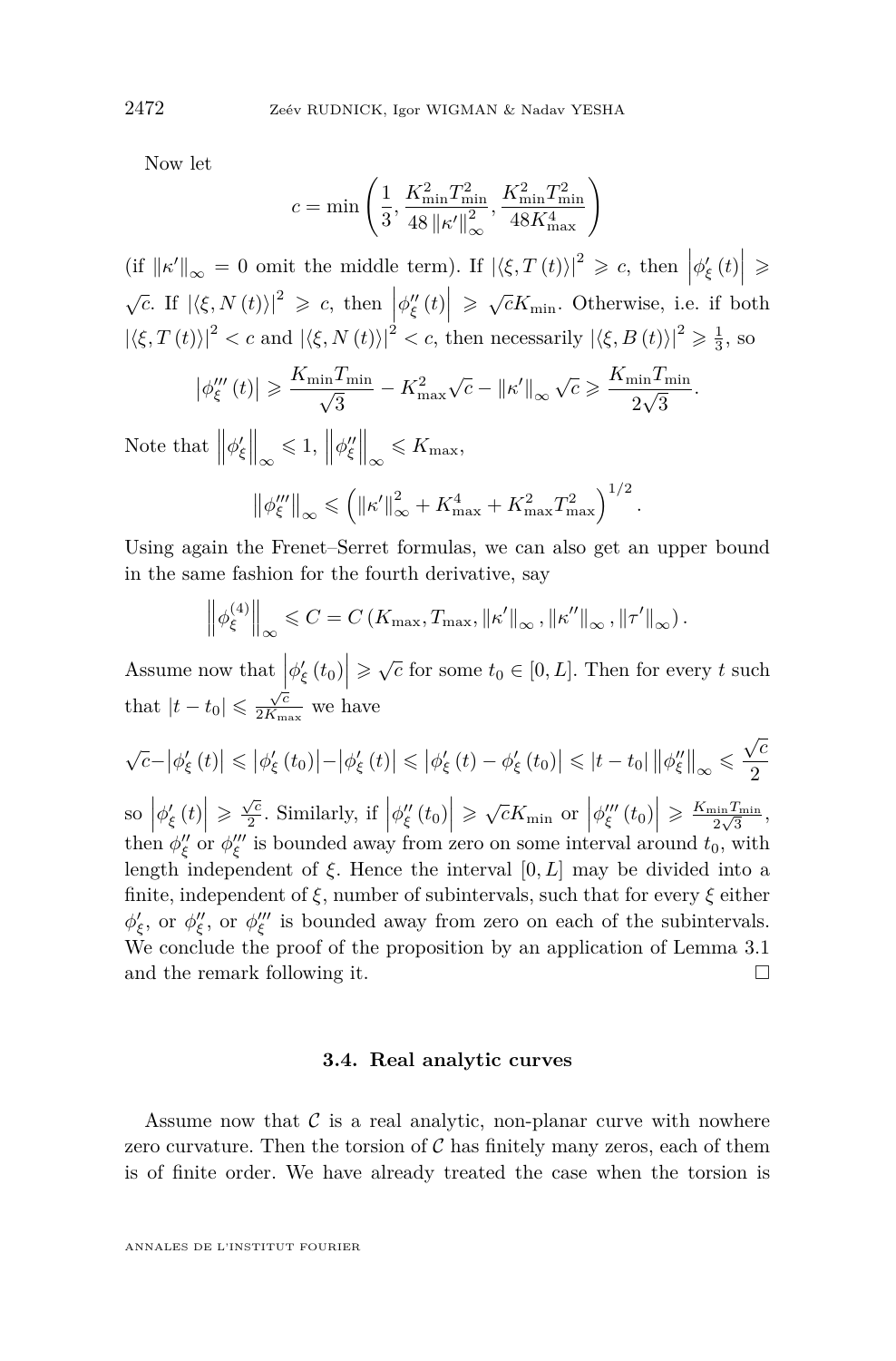nowhere zero. Assume now, without loss of generality, that there is exactly one point  $t_0 \in [0, L]$  with zero torsion of order  $m \geq 1$ , namely

(3.5) 
$$
\tau(t_0) = \cdots = \tau^{(m-1)}(t_0) = 0, \quad \tau^{(m)}(t_0) \neq 0.
$$

Recall that under the notation of the previous section

<span id="page-19-0"></span>
$$
I(\lambda,\xi) := \int_0^L A(t) e^{i\lambda \phi_{\xi}(t)} dt.
$$

We prove the following result.

<span id="page-19-1"></span>PROPOSITION 3.4. — Let  $\mathcal C$  be a non-planar real analytic curve with nowhere zero curvature, which has exactly one point with zero torsion of order  $m \geq 1$ . Then

$$
I(\lambda, \xi) \ll_c \frac{1}{\lambda^{1/(m+3)}} (\|A\|_{\infty} + \|A'\|_1).
$$

 $Proof.$  — Using the Frenet–Serret formulas and  $(3.5)$ , we get that

$$
\phi_{\xi}^{(m+3)}(t_0) = P(t_0) \langle \xi, T(t_0) \rangle + Q(t_0) \langle \xi, N(t_0) \rangle \n+ \kappa(t_0) \tau^{(m)}(t_0) \langle \xi, B(t_0) \rangle
$$

where  $P, Q$  are polynomials in  $\kappa, \kappa', \ldots, \kappa^{(m+1)}$ .

Choose

$$
c = \min\left(\frac{1}{3}, \frac{\kappa (t_0)^2 (\tau^{(m)} (t_0))^2}{48P(t_0)^2}, \frac{\kappa (t_0)^2 (\tau^{(m)} (t_0))^2}{48Q(t_0)^2}\right)
$$

(if  $P(t_0) = 0$  or  $Q(t_0) = 0$ , omit the corresponding terms). As in the proof of Proposition [3.3,](#page-17-1) by the orthonormality of  $(T, N, B)$ , either  $\left|\phi_{\xi}'(t_0)\right| \geq \sqrt{c}$ ,  $\left|\phi''_{\xi}(t_0)\right| \geq \kappa(t_0)\sqrt{c}$ , or (if both  $\phi'_{\xi}(t_0), \phi''_{\xi}(t_0)$  are small)  $|\langle \xi, B(t_0) \rangle|^2 \geq \frac{1}{3}$ . Hence

$$
\left| \phi_{\xi}^{(m+3)}(t_0) \right| \geq \frac{1}{\sqrt{3}} \kappa(t_0) \left| \tau^{(m)}(t_0) \right| - P(t_0) \sqrt{c} - Q(t_0) \sqrt{c}
$$

$$
\geq \frac{1}{2\sqrt{3}} \kappa(t_0) \left| \tau^{(m)}(t_0) \right|.
$$

Since all the derivatives of  $\phi_{\xi}$  are bounded from above, uniformly w.r.t. *ξ*, we conclude that either the first, the second or the  $(m+3)$ -th derivative of  $\phi_{\xi}$  is bounded away from zero on an interval around  $t_0$  of length independent of *ξ*. Outside that interval the torsion doesn't vanish, so that in a neighborhood (of length independent of  $\xi$ ) around any point outside this interval, either the first, or the second, or the third derivative of  $\phi_{\xi}$ is bounded away from zero. Dividing the interval [0*, L*] to a finite number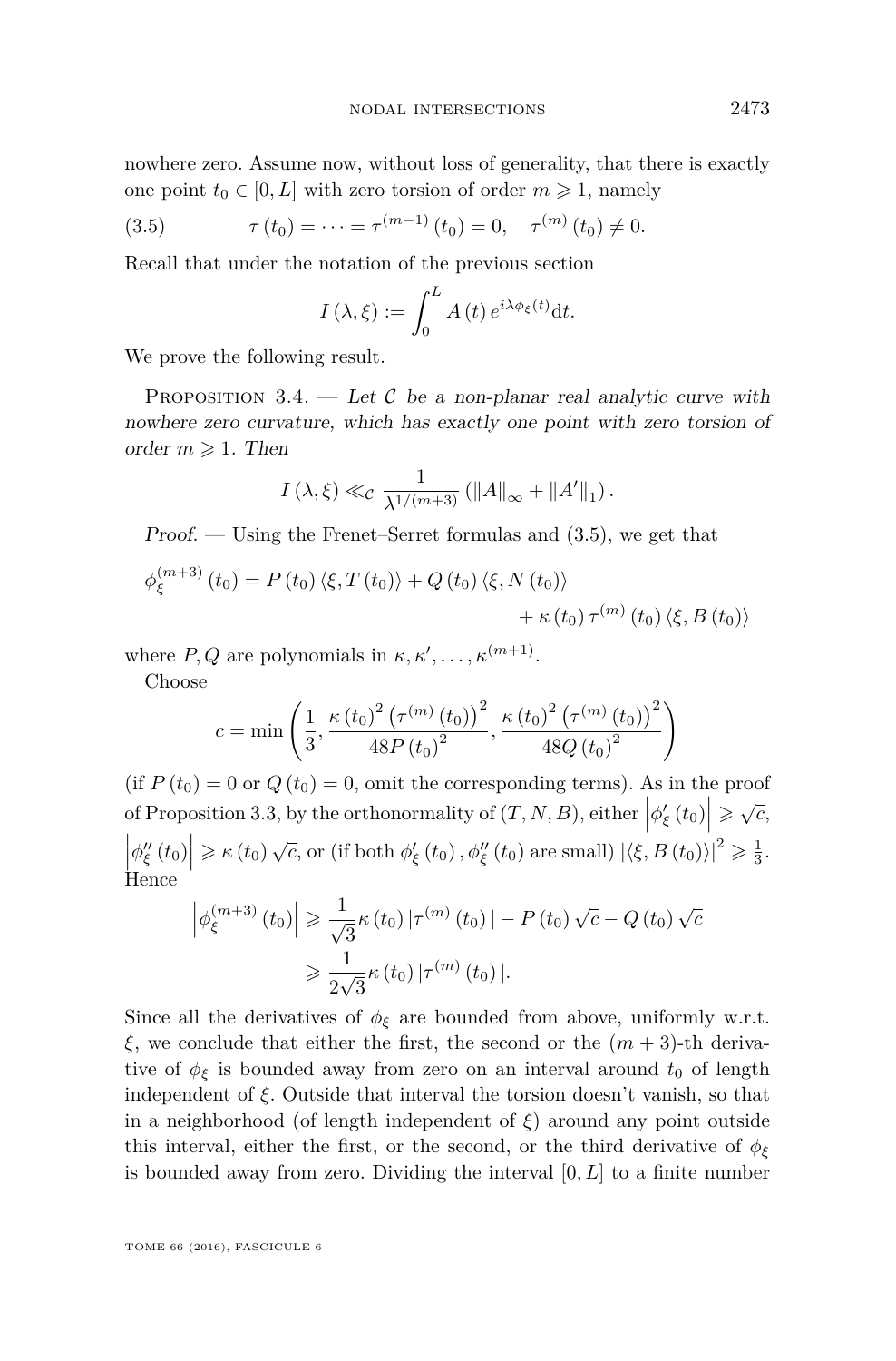(independent of  $\xi$ ) of subintervals, and applying Lemma [3.1](#page-17-0) to each of the subintervals, we finally deduce the statement of Proposition [3.4.](#page-19-1)  $\Box$ 

#### **4. Background on sums of three squares**

<span id="page-20-0"></span>A positive integer *E* is a sum of three squares if and only if  $E \neq 4^a(8b+7)$ . Let  $\mathcal{E}(E)$  be the set of solutions

$$
\mathcal{E}(E) = \{ \vec{x} \in \mathbb{Z}^3 : |\vec{x}|^2 = E \}
$$

and denote by  $N = N_E$  the number of solutions

$$
N=N_E:=\#\mathcal{E}(E).
$$

Gauss' formula expresses  $N_E$  in terms of class numbers. For *E* square-free, it says that

$$
\#\mathcal{E}(E) = \frac{24h(d_E)}{w_E} \left(1 - \left(\frac{d_E}{2}\right)\right)
$$

where  $d_E$ ,  $h(d_E)$  and  $w_E$  are the discriminant, class number and the number of units in the quadratic field  $\mathbb{Q}(\sqrt{-E})$ . Using Dirichlet's class number formula, one may then express  $\#\mathcal{E}(E)$  by means of the special value  $L(1, \chi_{d_E})$ of the associated quadratic *L*-function: If  $E \neq 7 \text{ mod } 8$  is square-free then

$$
N_E = c_E \sqrt{E} \cdot L(1, \chi_{d_E})
$$

where *c<sup>E</sup>* only depends on the remainder of *E* modulo 8. We may bound the number  $\#\mathcal{E}(E)$  of such points as

$$
\#\mathcal{E}(E) \ll E^{1/2+\epsilon}
$$

for all  $\epsilon > 0$ .

The existence of a primitive lattice point (i.e.  $\vec{x} = (x_1, x_2, x_3)$  with  $gcd(x_1, x_2, x_3) = 1$  and  $||x||^2 = E$ ) is equivalent to  $E \not\equiv 0, 4, 7 \mod 8$ . If it is indeed the case, then Siegel's theorem yields a lower bound

$$
(4.1) \t\t\t\t\t\# \mathcal{E}(E) \gg E^{1/2-\epsilon}.
$$

A fundamental result conjectured by Linnik (established by himself under the Generalized Riemann Hypothesis), is that for  $E \neq 0, 4, 7 \text{ mod } 8$ , the points

<span id="page-20-1"></span>
$$
\widehat{\mathcal{E}}(E) := \frac{1}{\sqrt{E}} \mathcal{E}(E) \subset S^2
$$

obtained by projecting to the unit sphere, become equidistributed on the unit sphere with respect to the normalized Lebesgue measure as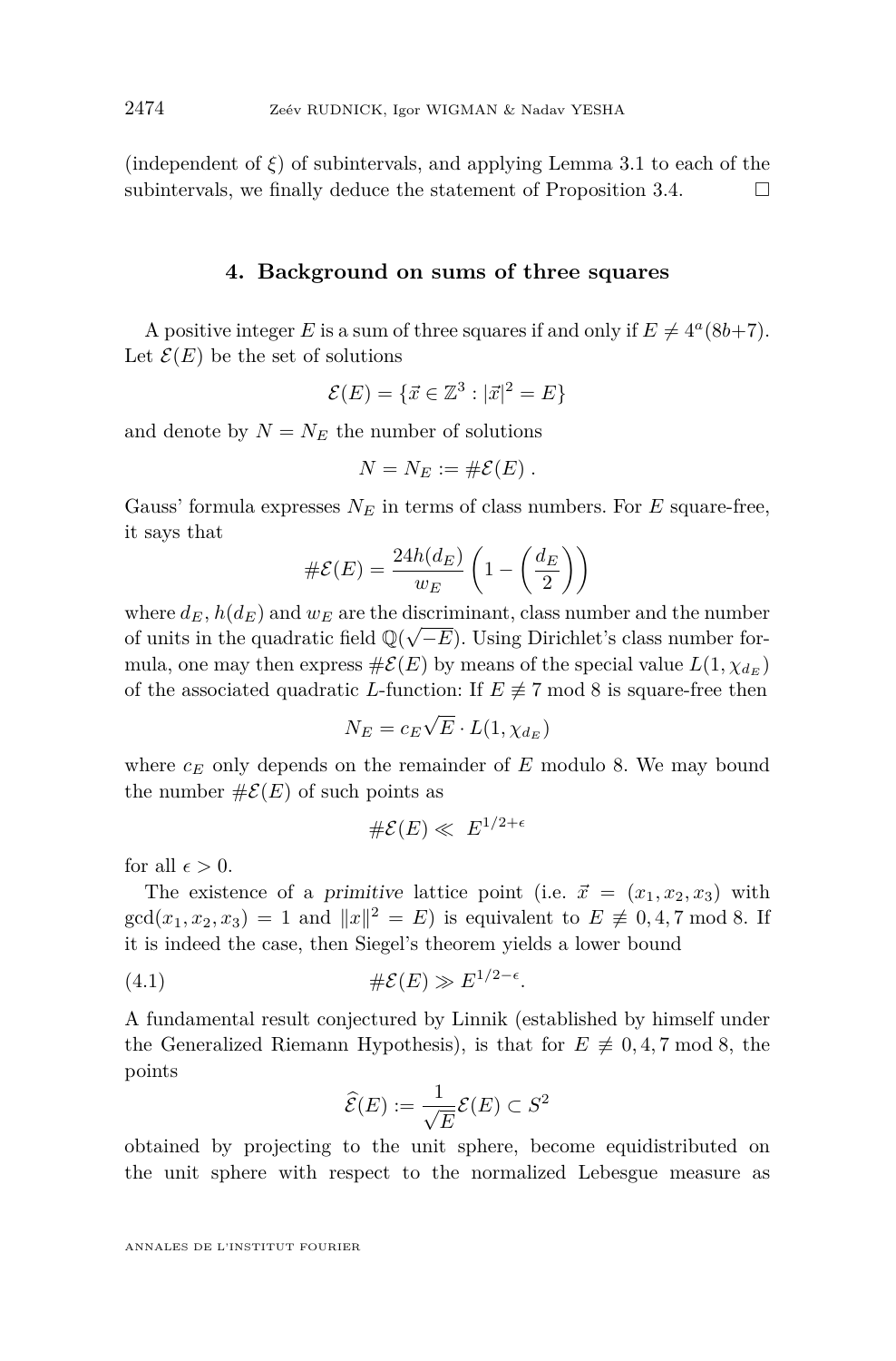$E \to \infty$ . This was proved unconditionally by Duke [\[9\]](#page-29-6), and Golubeva and Fomenko [\[10\]](#page-29-7).

The "Riesz *s*-energy" of *N* points  $x_1, \ldots, x_N$  on  $S^2$  is defined as

(4.2) 
$$
E_s(x_1,\ldots,x_N) := \sum_{i \neq j} \frac{1}{|x_i - x_j|^s}.
$$

A forthcoming result of Bourgain, Rudnick and Sarnak [\[5\]](#page-29-8) (announced in [\[6\]](#page-29-9) for the electrostatic case  $s = 1$ ) yields a precise asymptotic expression for  $E_s(\widehat{\mathcal{E}}(E))$ : for every  $0 < s < 2$  if  $E \to \infty$  such that  $E \neq 0, 4, 7 \mod 8$ , then there exists some  $\delta > 0$  so that

(4.3) 
$$
E_s(\hat{\mathcal{E}}(E)) = I(s)N^2 + O(N^{2-\delta})
$$

with

<span id="page-21-1"></span>
$$
I(s) = \int_{S^2} \frac{1}{|x - x_0|^s} d\sigma(x) = \frac{2^{1-s}}{2-s},
$$

with  $x_0 \in S^2$  any point on the sphere, and  $d\sigma$  the Lebesgue measure, normalized to have unit area.

As the details of [\(4.3\)](#page-21-1) have not appeared at the time of writing, we will prove the following simple bound, which suffices for Theorem [1.5:](#page-4-1)

<span id="page-21-2"></span>PROPOSITION  $4.1.$  — Fix  $0 < s \leq 1$ . Then for  $E \not\equiv 0, 4, 7 \mod 8$ ,

$$
E_s(\widehat{\mathcal{E}}(E)) \ll N^2 E^{\eta}, \quad \forall \eta > 0.
$$

The proof of Proposition [4.1](#page-21-2) will be given in Appendix [A.](#page-28-1)

#### <span id="page-21-0"></span>**5. The second moment of** *r* **and its derivatives**

We wish to bound the second moment of the covariance function *r* and its derivatives. It is here that we need the full arithmetic input described in [§4.](#page-20-0) Recall that

<span id="page-21-3"></span>(5.1)  

$$
r(t_1, t_2) = r_F \left( \gamma(t_1) - \gamma(t_2) \right) = \frac{1}{N} \sum_{\mu \in \mathcal{E}} \cos \left( 2\pi \langle \mu, \gamma(t_1) - \gamma(t_2) \rangle \right)
$$

$$
= \frac{1}{N} \sum_{\mu \in \mathcal{E}} e \left( \langle \mu, \gamma(t_1) - \gamma(t_2) \rangle \right).
$$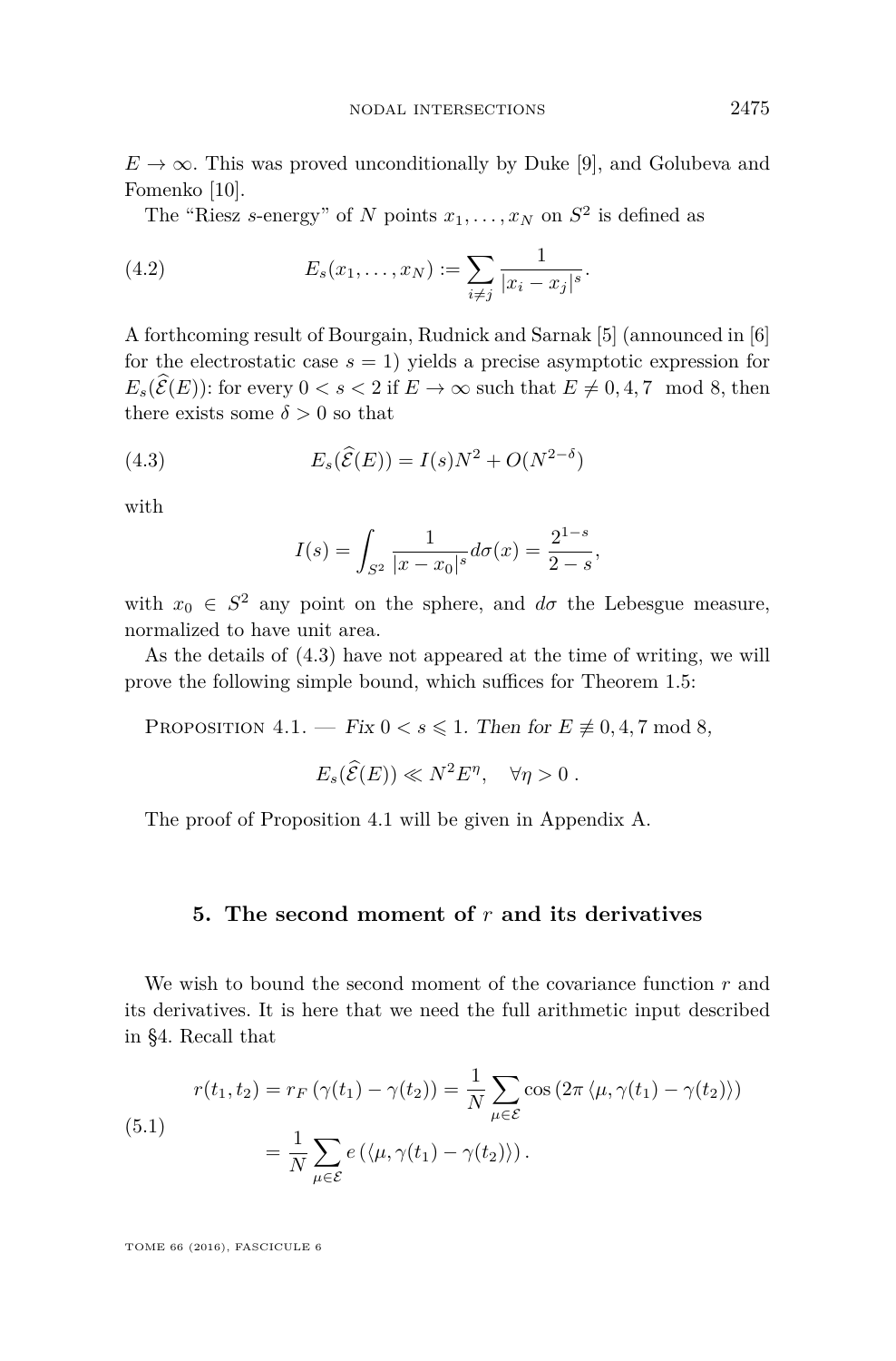#### <span id="page-22-0"></span>**5.1. Non-planar curves**

Recall that given *E* we defined  $\mathcal{R}_2(E)$  as in [\(2.5\)](#page-8-1). Proposition [2.2](#page-8-0) shows that in order to bound the nodal intersections variance from above it is sufficient to bound  $\mathcal{R}_2(E)$ , which is claimed in the following proposition for the non-planar case.

<span id="page-22-1"></span>PROPOSITION 5.1. — Assume that the curve  $\mathcal C$  is smooth, with nowhere zero curvature and torsion. Then for every  $\eta > 0$  we have

$$
(5.2) \t\t \mathcal{R}_2(E) \ll \frac{1}{E^{1/3-\eta}}.
$$

Remark 5.2. — For real-analytic non-planar curves with non-vanishing curvature, the same argument as below, invoking Proposition [3.4](#page-19-1) instead of Proposition [3.3,](#page-17-1) yields

<span id="page-22-5"></span>
$$
(5.3) \t\t \mathcal{R}_2(E) \ll 1/E^{\delta}
$$

for some  $\delta = \delta(\mathcal{C}) > 0$ .

Proof. — In what follows we will establish the following bounds on the 2nd moment of  $r$  and some of its normalized derivatives along  $\mathcal{C}$ : for all  $n > 0$  we have

<span id="page-22-2"></span>(5.4) 
$$
\iint\limits_{[0,L]^2} r(t_1,t_2)^2 dt_1 dt_2 \ll \frac{1}{E^{1/3-\eta}},
$$

<span id="page-22-3"></span>(5.5) 
$$
\iint\limits_{[0,L]^2} \left( r_i(t_1,t_2) / \sqrt{E} \right)^2 dt_1 dt_2 \ll \frac{1}{E^{1/3-\eta}} \quad (i=1,2),
$$

and

<span id="page-22-4"></span>(5.6) 
$$
\iint\limits_{[0,L]^2} (r_{12}(t_1,t_2)/E)^2 dt_1 dt_2 \ll \frac{1}{E^{1/3-\eta}}.
$$

The statement [\(5.2\)](#page-22-0) of Proposition [5.1](#page-22-1) will follow at once upon substitut-ing [\(5.4\)](#page-22-2), [\(5.5\)](#page-22-3) and [\(5.6\)](#page-22-4) into the definition [\(2.5\)](#page-8-1) of  $\mathcal{R}_2(E)$ .

First we show [\(5.4\)](#page-22-2). Squaring out and integrating [\(5.1\)](#page-21-3), we find

$$
\iint_{[0,L]^2} r(t_1, t_2)^2 dt_1 dt_2 = \frac{1}{N^2} \sum_{\mu \in \mathcal{E}} \sum_{\mu' \in \mathcal{E}} \iint_{[0,L]^2} e(\langle \mu - \mu', \gamma(t_1) - \gamma(t_2) \rangle) dt_1 dt_2
$$

$$
= \frac{L^2}{N} + \frac{1}{N^2} \sum_{\mu \neq \mu'} \left| \int_0^L e(\langle \mu - \mu', \gamma(t) \rangle) dt \right|^2.
$$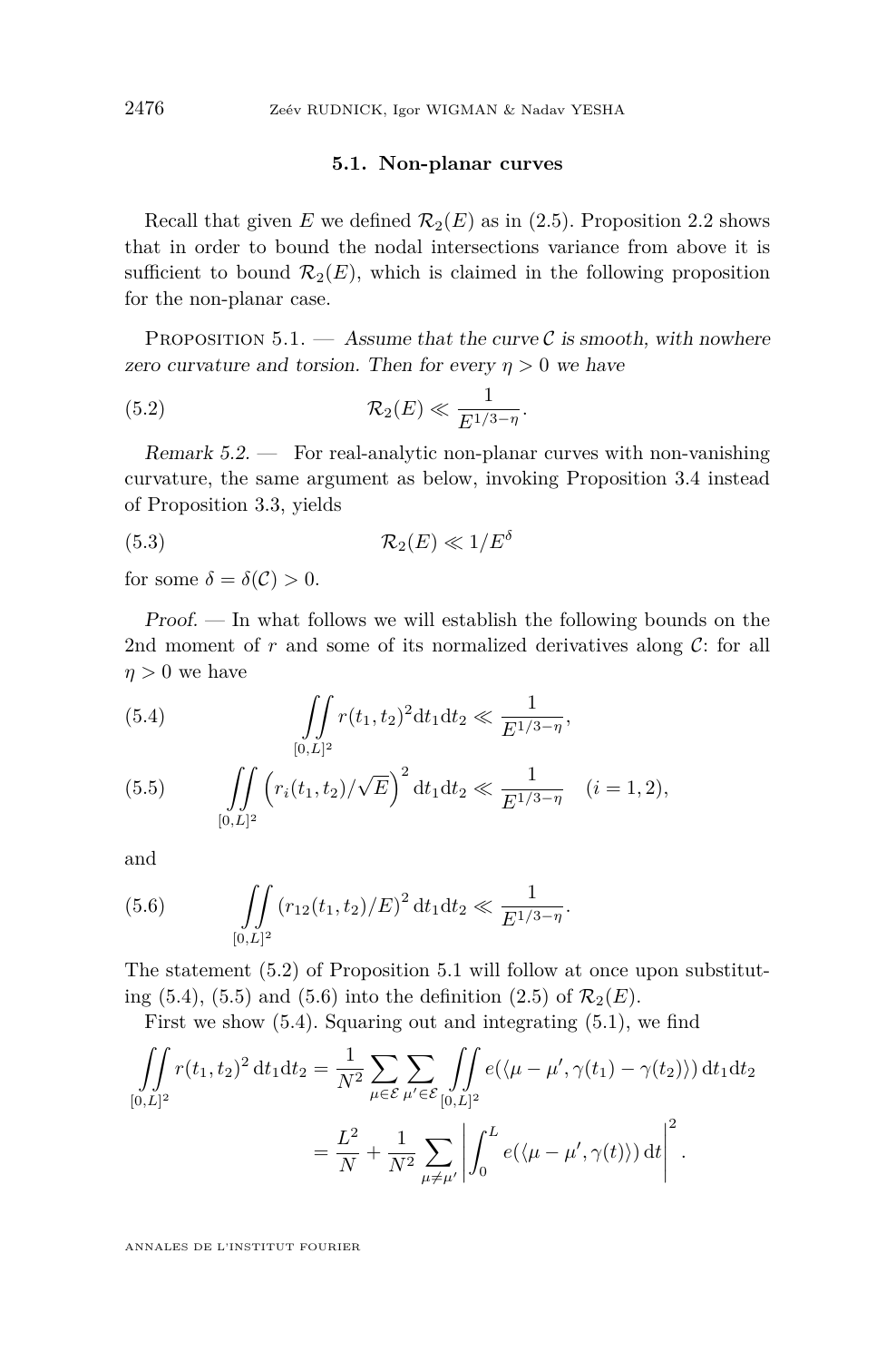Since  $\gamma$  has nowhere vanishing curvature and torsion, we deduce from Proposition [3.3](#page-17-1) that

$$
\int_0^L e(\langle \mu - \mu', \gamma(t) \rangle) dt \ll \frac{1}{|\mu - \mu'|^{1/3}},
$$

which yields

$$
\iint\limits_{[0,L]^2} r(t_1,t_2)^2 dt_1 dt_2 = \frac{L^2}{N} + O\left(\frac{1}{N^2} \sum_{\mu \neq \mu'} \frac{1}{|\mu - \mu'|^{2/3}}\right).
$$

The summation inside the error term  $O(\cdots)$  is  $1/E^{1/3}$  times the "Riesz" 2/3-energy" of the set of projected lattice points  $\mathcal{E}(E) = \frac{1}{\sqrt{2}}$  $\frac{L}{E}$  $\mathcal{E}(E) \subset S^2$ . By Proposition [4.1,](#page-21-2)

$$
\sum_{\substack{\widehat{\mu}, \widehat{\mu}' \in \widehat{\mathcal{E}} \\ \widehat{\mu} \neq \widehat{\mu}'}} \frac{1}{|\widehat{\mu} - \widehat{\mu}'|^{2/3}} \ll N^2 \cdot E^{\eta}, \quad \forall \eta > 0,
$$

and hence

$$
\frac{1}{N^2} \sum_{\mu \neq \mu'} \frac{1}{|\mu - \mu'|^{2/3}} = \frac{1}{E^{1/3}} \frac{1}{N^2} \sum_{\substack{\widehat{\mu}, \widehat{\mu'} \in \widehat{\mathcal{E}} \\ \widehat{\mu} \neq \widehat{\mu'}}} \frac{1}{|\widehat{\mu} - \widehat{\mu}'|^{2/3}} \ll \frac{1}{E^{1/3 - \eta}},
$$

which yields [\(5.4\)](#page-22-2).

Now we turn to proving [\(5.5\)](#page-22-3). We have

$$
\frac{1}{2\pi i\sqrt{E}}r_1(t_1,t_2) = \frac{1}{N}\sum_{\mu}\left\langle \frac{\mu}{|\mu|}, \dot{\gamma}(t_1)\right\rangle e^{2\pi i\langle\mu, \gamma(t_1) - \gamma(t_2)\rangle}.
$$

Denote

$$
A_{\mu,\mu'}(t) = \left\langle \frac{\mu}{|\mu|}, \dot{\gamma}(t) \right\rangle \left\langle \frac{\mu'}{|\mu'|}, \dot{\gamma}(t) \right\rangle.
$$

Then

<span id="page-23-0"></span>
$$
(5.7) \iint_{[0,L]^2} \left| \frac{1}{2\pi\sqrt{E}} r_1(t_1, t_2) dt_1 dt_2 \right|^2 = \frac{L}{N^2} \sum_{\mu} \int_0^L A_{\mu,\mu}(t_1) dt_1 + \frac{1}{N^2} \sum_{\substack{\mu,\mu' \in \mathcal{E} \\ \mu \neq \mu'}} \int_0^L A_{\mu,\mu'}(t_1) e^{2\pi i \langle \mu - \mu', \gamma(t_1) \rangle} dt_1 \int_0^L e^{2\pi i \langle \mu' - \mu, \gamma(t_2) \rangle} dt_2.
$$

To evaluate the main term, we use the fact (see [\[13,](#page-30-2) Lemma 2.3]) that for every  $v \in \mathbb{R}^d$ ,

$$
\frac{1}{N} \sum_{\mu \in \mathcal{E}} \langle \mu, v \rangle^2 = \frac{E}{d} ||v||^2.
$$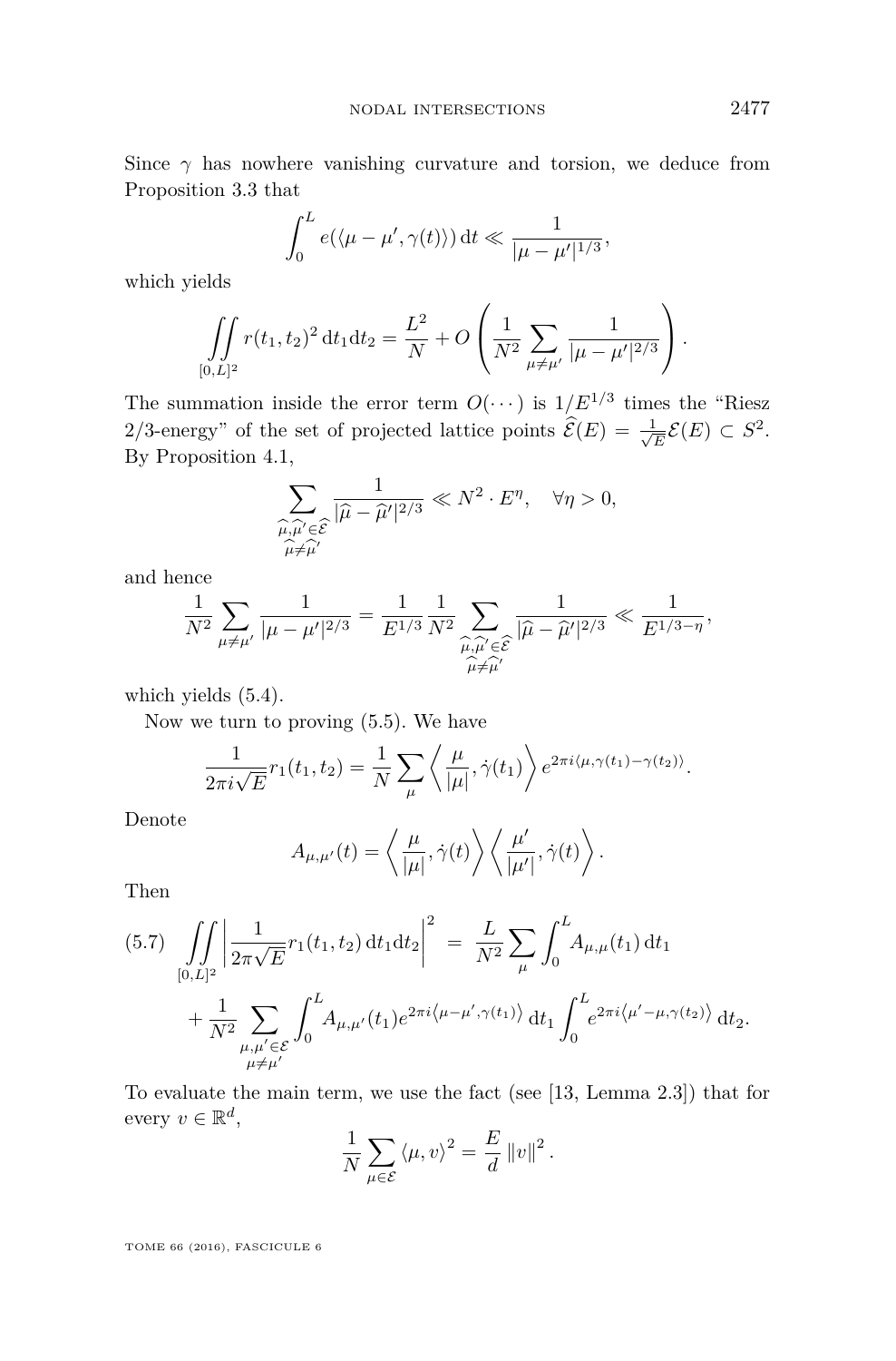Hence,

$$
\frac{L}{N^2} \sum_{\mu} \int_0^L A_{\mu,\mu}(t_1) dt_1 = \frac{L^2}{dN}.
$$

As for the off-diagonal terms, note that  $||A_{\mu,\mu'}||_{\infty} \leq 1$ ,  $||A'_{\mu,\mu'}||_{\infty} \leq 2K_{\max}$ , so by Proposition [3.3](#page-17-1) each of the two last integrals in [\(5.7\)](#page-23-0) is bounded above by  $1/|\mu - \mu'|^{1/3}$ . From here we continue as in the proof of [\(5.4\)](#page-22-2) to obtain the estimate

$$
\iint\limits_{[0,L]^2} \left( r_1(t_1,t_2) / \sqrt{E} \right)^2 dt_1 dt_2 \ll \frac{1}{E^{1/3-\eta}}, \, \forall \eta > 0
$$

and a similar proof yields the same bound for the (normalized) second moment of  $r_2$ .

Finally we turn to proving [\(5.6\)](#page-22-4). We have

$$
\iint_{[0,L]^2} \left| \frac{1}{4\pi^2 E} r_{12}(t_1, t_2) dt_1 dt_2 \right|^2
$$
  
= 
$$
\frac{1}{N^2} \sum_{\mu} \iint_{[0,L]^2} A_{\mu,\mu}(t_1) A_{\mu,\mu}(t_2) dt_1 dt_2
$$
  
+ 
$$
\frac{1}{N^2} \sum_{\substack{\mu,\mu' \in \mathcal{E} \\ \mu \neq \mu'}} \left| \int_0^L A_{\mu,\mu'}(t) e^{2\pi i \langle \mu - \mu', \gamma(t) \rangle} \right|^2 dt,
$$

The diagonal term is bounded above by  $L^2/N$ ; by Proposition [3.3](#page-17-1) the off-diagonal terms are bounded above by  $1/|\mu - \mu'|^{1/3}$ , so we similarly deduce  $(5.6)$ .

#### <span id="page-24-1"></span>**5.2. Planar curves**

The goal of this section is proving the following estimate on  $\mathcal{R}_2$  for C planar.

<span id="page-24-0"></span>PROPOSITION  $5.3.$  — Assume that C is a smooth planar curve, with nowhere zero curvature. Then for all  $\eta > 0$ 

$$
(5.8) \t\t \mathcal{R}_2(E) \ll \frac{1}{E^{1/4-\eta}}.
$$

We will now collect a few results needed for Proposition [5.3,](#page-24-0) whose proof is given towards the end of this section. In this section we assume that C is a smooth planar curve with nowhere zero curvature, so that  $\tau \equiv 0$ ;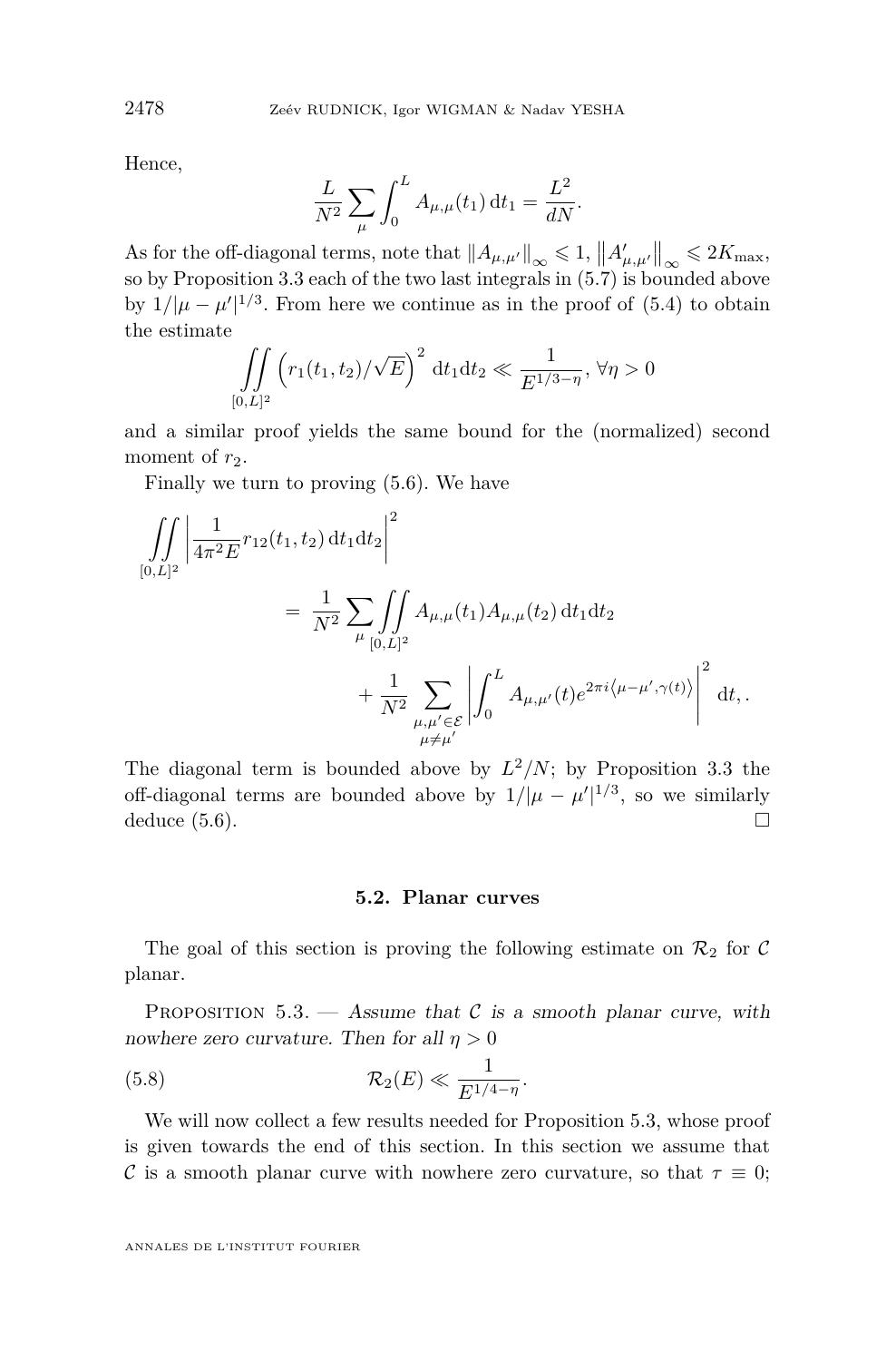the binormal vector *B* is constant in this case. Let  $\epsilon = \epsilon(E)$  be a small parameter,  $\mu \neq \mu' \in \mathcal{E}(E)$ ,  $\lambda = \lambda(\mu, \mu') = |\mu - \mu'|$  and  $\xi = \xi(\mu, \mu') =$ *µ*−*µ* 0  $\frac{\mu-\mu}{|\mu-\mu'|}$ . We will reuse the definition [\(3.1\)](#page-17-2) of  $\phi_{\xi}$ .

<span id="page-25-1"></span>LEMMA 5.4. — For all  $\xi \in S^2$  and for all  $t \in [0, L]$  either  $|\phi_{\xi}'(t)| \geq \sqrt{\epsilon}$ ,  $\left|\phi''_{\xi}(t)\right| \geqslant \sqrt{\epsilon}K_{\min},\text{ or otherwise}$ 

$$
|\langle \xi, B \rangle|^2 > 1 - 2\epsilon.
$$

Proof. — This follows from  $(3.4)$  via  $(3.2)$  and  $(3.3)$ .

<span id="page-25-2"></span>LEMMA 5.5. — Let  $\mu$ ,  $\mu_1$ ,  $\mu_2$  be distinct points on the sphere  $\sqrt{E}S^2$ , and assume that

$$
\left\langle \frac{\mu_i - \mu}{|\mu_i - \mu|}, B \right\rangle > \sqrt{1 - 2\epsilon}
$$

for  $i = 1, 2$ . Then  $|\mu_2 - \mu_1| \leq 16\sqrt{\epsilon E}$ .

Proof. — Let  $v_i = \frac{\mu_i - \mu}{|\mu_i - \mu|} - B$   $(i = 1, 2)$ , so that  $|v_i|^2 = 2 - 2 \left\langle \frac{\mu_i - \mu}{|\mu_i - \mu|}, B \right\rangle \leq$  $4\epsilon$ . We write

$$
\mu_i = \mu + |\mu_i - \mu| (B + v_i).
$$

Taking norms we get

$$
0 = |\mu_i - \mu|^2 + 2 |\mu_i - \mu| \langle \mu, B + v_i \rangle,
$$

so that

$$
|\mu_i - \mu| = -2 \langle \mu, B \rangle - 2 \langle \mu, v_i \rangle,
$$

and therefore

$$
\mu_i = \mu - 2 \langle \mu, B \rangle B - 2 \langle \mu, v_i \rangle (B + v_i) - 2 \langle \mu, B \rangle v_i.
$$

By Cauchy–Schwartz  $\langle \mu, v_i \rangle \leqslant 2\sqrt{\epsilon E}$ , and  $\langle \mu, B \rangle \leqslant \sqrt{\epsilon E}$ *E,* and that implies

$$
|\mu_2 - \mu_1| \leq 16\sqrt{\epsilon E}.\tag{}
$$

We are now in a position to prove Proposition [5.3.](#page-24-0)

Proof of Proposition [5.3.](#page-24-0) In what follows we will establish the following bounds on the 2nd moment of *r* and some of its normalized derivatives along  $\mathcal C$  (assumed to be planar, with nowhere zero curvature):

<span id="page-25-0"></span>(5.9) 
$$
\iint\limits_{[0,L]^2} r(t_1,t_2)^2 dt_1 dt_2 = O\left(\frac{1}{E^{1/4-\eta}}\right),
$$

<span id="page-25-3"></span>(5.10) 
$$
\iint\limits_{[0,L]^2} \left( r_i(t_1,t_2) / \sqrt{E} \right)^2 dt_1 dt_2 = O\left(\frac{1}{E^{1/4-\eta}}\right),
$$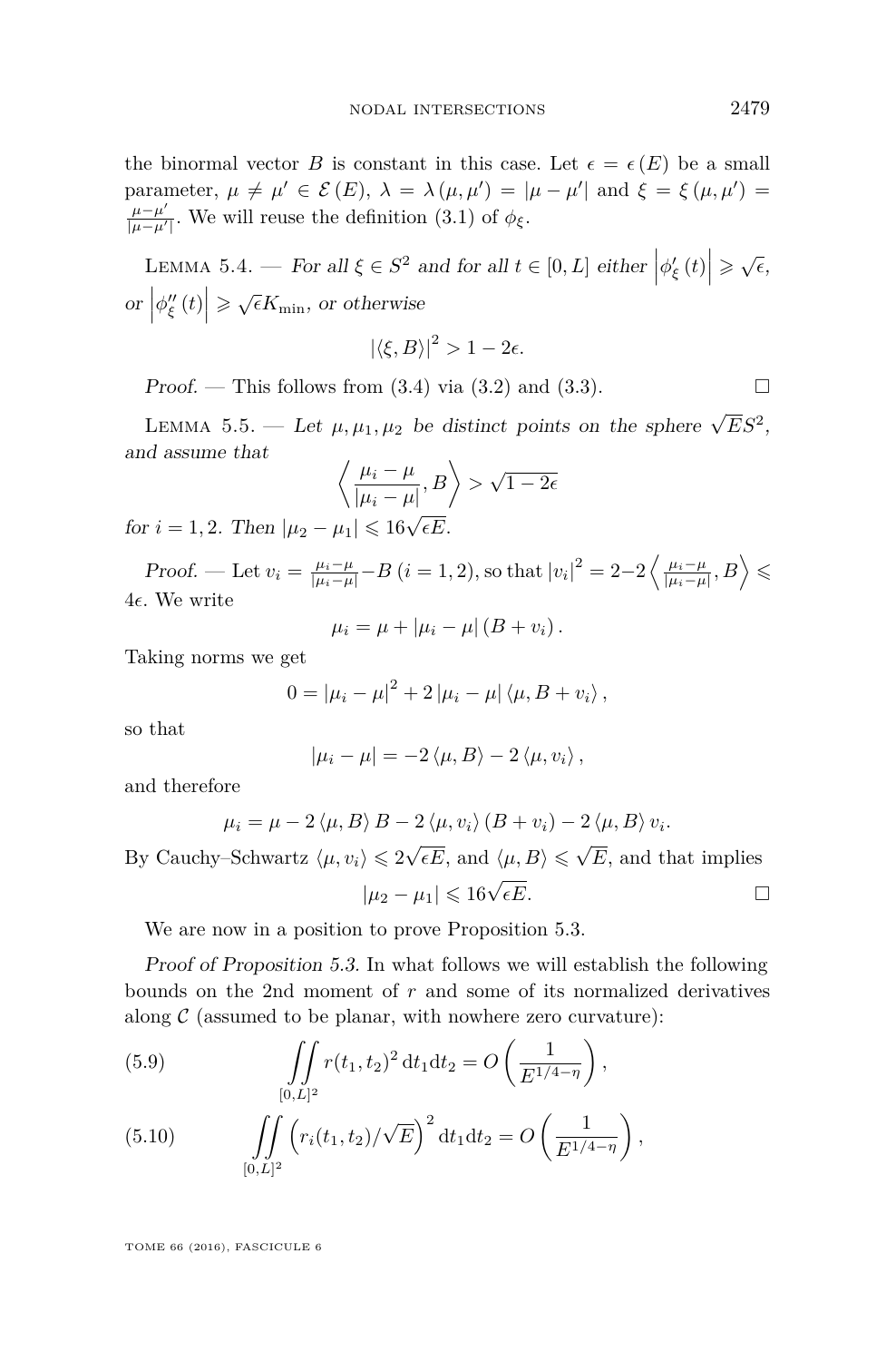$i = 1, 2$ , and

<span id="page-26-2"></span>(5.11) 
$$
\iint\limits_{[0,L]^2} (r_{12}(t_1,t_2)/E)^2 dt_1 dt_2 = O\left(\frac{1}{E^{1/4-\eta}}\right).
$$

First we prove  $(5.9)$ . If *B* is the constant binormal to the curve, then

<span id="page-26-0"></span>
$$
\iint_{[0,L]^2} r(t_1, t_2)^2 dt_1 dt_2 = \frac{L^2}{N} + \frac{1}{N^2} \sum_{\substack{\mu \neq \mu' \\ |\langle \xi(\mu, \mu'), B \rangle|^2 \le 1 - 2\epsilon}} I(|\mu - \mu'|, \xi)^2
$$
  

$$
+ \frac{1}{N^2} \sum_{\substack{\mu \neq \mu' \\ |\langle \xi(\mu, \mu'), B \rangle|^2 \ge 1 - 2\epsilon}} I(|\mu - \mu'|, \xi)^2
$$

(here *A*, the amplitude involved in  $I(\lambda, \xi)$ , is  $A(t) \equiv 1$ ).

To bound the first summation in [\(5.12\)](#page-26-0) we observe that for  $\mu, \mu'$  with

 $\left|\left\langle \xi\left(\mu,\mu'\right),B\right\rangle \right|^2\leqslant1-2\epsilon$ 

we have, thanks to Lemma [5.4,](#page-25-1) that for every  $t \in [0, L]$  either  $|\phi_{\xi}'(t)| \geq \sqrt{\epsilon}$ or  $\left|\phi''_{\xi}(t)\right| \geqslant \sqrt{\epsilon}K_{\min}$ . Hence Lemma [3.1,](#page-17-0) using the same arguments as in the proof of Proposition [3.3,](#page-17-1) yields the following bound, uniform in *ξ*:

(5.13)  

$$
I(\lambda,\xi) = \int_0^L A(t)e^{i\lambda\phi_{\xi}(t)}dt
$$

$$
\ll_{\mathcal{C}} \min\left\{ \|A\|_{\infty}, \frac{1}{(\sqrt{\epsilon}\lambda)^{1/2}} \left(\|A\|_{\infty} + \|A'\|_1\right)\right\}.
$$

We may then bound the first summation in [\(5.12\)](#page-26-0) as

<span id="page-26-1"></span>
$$
\frac{1}{N^2} \sum_{\substack{\mu \neq \mu' \\ |\langle \xi(\mu, \mu') , B \rangle |^2 \leq 1 - 2\epsilon}} I(|\mu - \mu'|, \xi)^2
$$
\n(5.14) 
$$
\ll \frac{1}{N^2} \sum_{\substack{\mu \neq \mu' \\ |\mu - \mu'| \leq 1/\sqrt{\epsilon}}} 1 + \frac{1}{N^2} \sum_{\substack{\mu \neq \mu' \\ |\mu - \mu'| > 1/\sqrt{\epsilon}}} \frac{1}{\sqrt{\epsilon} |\mu - \mu'|} \ll \frac{1}{N^2} \sum_{\mu \neq \mu'} \frac{1}{\sqrt{\epsilon} N^2 \mu^2 |\mu - \mu'|}.
$$

The second summation in the r.h.s. of  $(5.14)$  is  $1/E^{1/2}$  times the "Riesz 1energy" of the set of projected lattice points  $\widehat{\mathcal{E}}(E) = \frac{1}{\sqrt{2}}$  $\frac{E}{E}$  $\mathcal{E}(E)$  ⊂  $S^2$ , which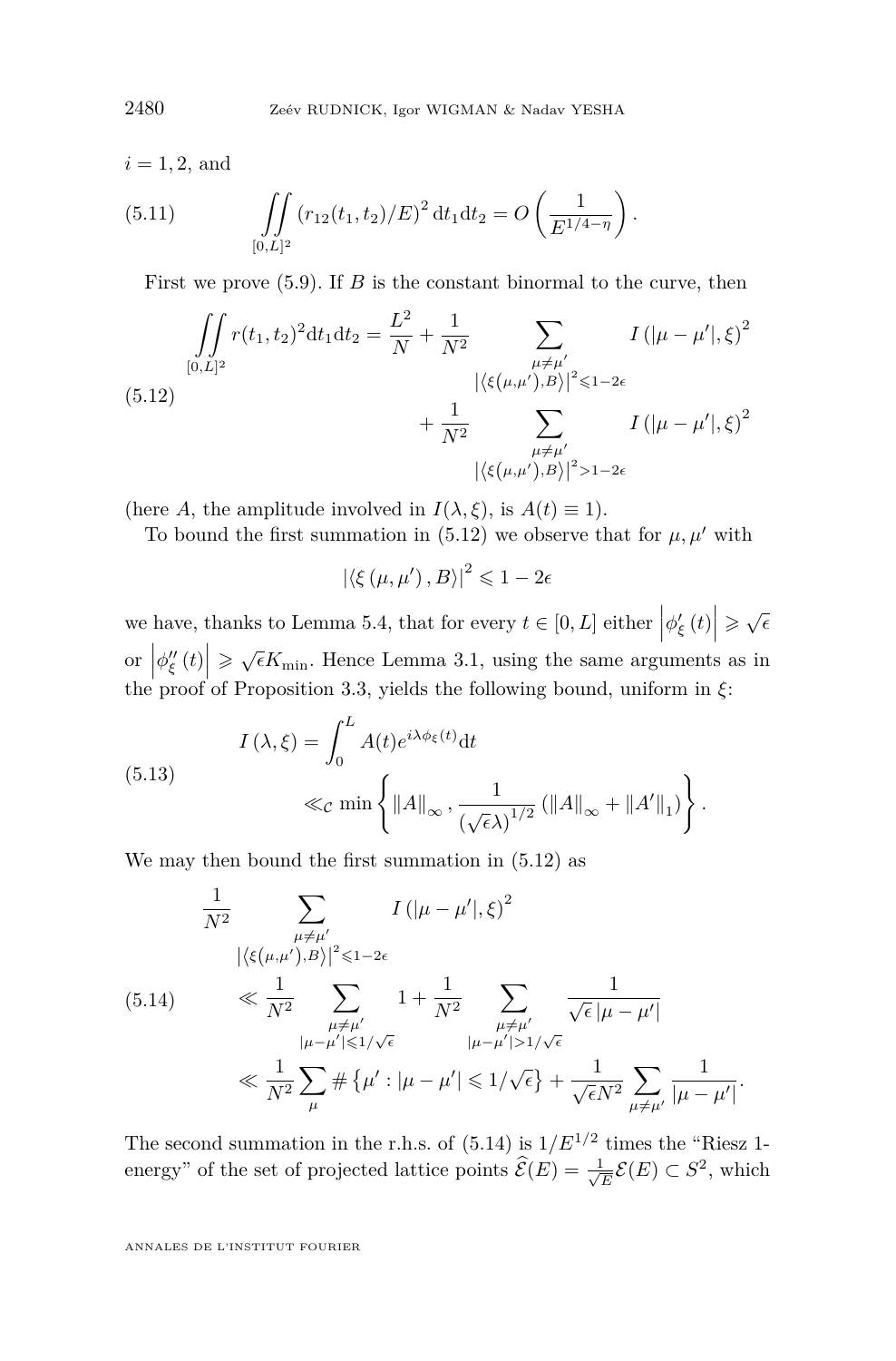by Proposition [4.1](#page-21-2) is bounded by

$$
\sum_{\substack{\widehat{\mu}, \widehat{\mu}' \in \widehat{\mathcal{E}} \\ \widehat{\mu} \neq \widehat{\mu}'}} \frac{1}{|\widehat{\mu} - \widehat{\mu}'|} \ll N^2 \cdot E^{\eta}, \quad \forall \eta > 0,
$$

or,

$$
\frac{1}{\sqrt{\epsilon}N^2} \sum_{\mu \neq \mu'} \frac{1}{|\mu - \mu'|} \ll \frac{E^{-1/2 + \eta}}{\sqrt{\epsilon}}, \quad \forall \eta > 0.
$$

For every  $\eta > 0$ , the number of lattice points in a spherical cap of radius *r* on the sphere  $RS^2$  can be easily shown to be  $O(R^{\eta}(1+r))$  (e.g. [\[3,](#page-29-0) Lemma 2.2]), so that the total number of solutions to  $|\mu - \mu'| \leq 1/\sqrt{\epsilon}$  is  $O(E^{\eta}/\sqrt{\epsilon})$ . Hence, the first summation in the r.h.s. of [\(5.14\)](#page-26-1) is  $O(E^{\eta}/\sqrt{\epsilon}N)$ , and [\(5.14\)](#page-26-1) is

<span id="page-27-0"></span>(5.15) 
$$
\frac{1}{N^2} \sum_{\substack{\mu \neq \mu' \\ |\langle \xi(\mu, \mu') , B \rangle|^2 \leq 1 - 2\epsilon}} I(|\mu - \mu'|, \xi)^2 \ll \frac{E^{\eta - 1/2}}{\sqrt{\epsilon}}.
$$

For the second summation on the r.h.s. of [\(5.12\)](#page-26-0) we bound each of the integrals  $I(|\mu - \mu'|, \xi)$  from above trivially by 1, yielding

(5.16) 
$$
\frac{1}{N^2} \sum_{\substack{\mu \neq \mu' \\ |\langle \xi(\mu, \mu'), B \rangle |^2 > 1 - 2\epsilon}} I(|\mu - \mu'|, \xi)^2
$$
  
 
$$
\ll \frac{1}{N^2} \sum_{\mu} \# \{ \mu' : |\langle \xi(\mu, \mu'), B \rangle |^2 > 1 - 2\epsilon \}.
$$

Using Lemma [5.5,](#page-25-2) we see that all of the lattice points satisfying

$$
\left| \left\langle \xi \left( \mu, \mu' \right), B \right\rangle \right|^2 > 1 - 2\epsilon
$$

are contained in two spherical caps of radius  $\ll$ √  $\epsilon E$  so that the total number of solutions to  $|\langle \xi(\mu, \mu'), B \rangle|^2 > 1 - 2\epsilon$  is  $O(E^{\eta}(1 + \sqrt{\epsilon E}))$ . Therefore

<span id="page-27-1"></span>(5.17) 
$$
\frac{1}{N^2} \sum_{\substack{\mu \neq \mu' \\ |\langle \xi(\mu, \mu'), B \rangle|^2 > 1 - 2\epsilon}} I(|\mu - \mu'|, \xi)^2 \ll \frac{E^{\eta} \left(1 + \sqrt{\epsilon E}\right)}{N}
$$

$$
\ll E^{\eta - 1/2} + \sqrt{\epsilon E^{\eta}}.
$$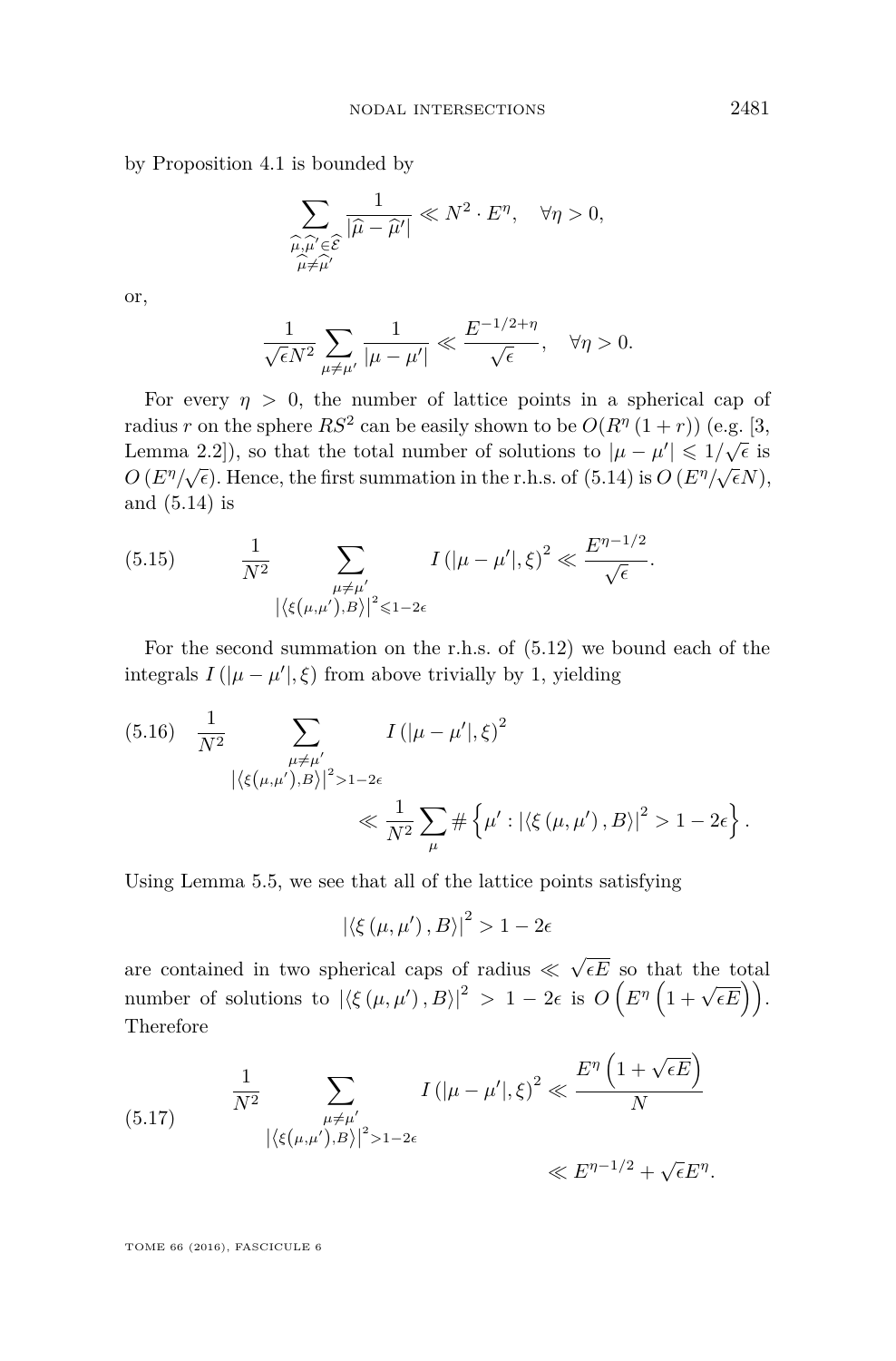<span id="page-28-2"></span>Substituting  $(5.15)$  and  $(5.17)$  into  $(5.12)$  yields the inequality

(5.18) 
$$
\iint_{[0,L]^2} r(t_1,t_2)^2 dt_1 dt_2 = \frac{L^2}{N} + O\left(\frac{E^{\eta-1/2}}{\sqrt{\epsilon}} + \sqrt{\epsilon}E^{\eta}\right).
$$

The estimate [\(5.9\)](#page-25-0) follows by making the optimal choice  $\epsilon = E^{-1/2}$  in [\(5.18\)](#page-28-2).

The proofs of [\(5.10\)](#page-25-3) and [\(5.11\)](#page-26-2) are very similar to the above (cf. the proofs of  $(5.5)$  and  $(5.6)$  within the proof of Proposition [5.1\)](#page-22-1); we omit the details.  $\Box$ 

Remark  $5.6.$  — It is possible to slightly improve the exponent of the bound [\(5.8\)](#page-24-1) in Proposition [5.3](#page-24-0) by using a better estimate for the number of lattice points in spherical caps ([\[3,](#page-29-0) Proposition 1.4]).

#### **5.3. Concluding the proof of Theorem [1.5](#page-4-1)**

<span id="page-28-0"></span>Proof. — Use Proposition [2.2](#page-8-0) together with either Proposition [5.1](#page-22-1) for the nowhere vanishing torsion case or Proposition [5.3](#page-24-0) for the planar case.  $\Box$ 

We finally record that the proof above will give the result described in Remark [1.6](#page-4-2) for  $\mathcal C$  non-planar and analytic, by invoking the bound  $(5.3)$ instead of Proposition [5.1.](#page-22-1)

#### <span id="page-28-1"></span>**Appendix A. A simple upper bound for the Riesz energy**

We now prove Proposition [4.1.](#page-21-2) Recall that the Riesz energy of the projected lattice points is

$$
E_s(\widehat{\mathcal{E}}(E)) := \sum_{\mu \neq \nu \in \mathcal{E}} \frac{1}{\left|\frac{\mu}{\sqrt{E}} - \frac{\nu}{\sqrt{E}}\right|^s}.
$$

We use a dyadic subdivision to treat the double sum above, noting that for distinct lattice points  $\mu \neq \nu \in \mathcal{E}$ , we have  $1 < |\mu - \nu| \leq 2\sqrt{E}$ :

<span id="page-28-3"></span>(A.1) 
$$
\sum_{\mu \neq \nu \in \mathcal{E}} \frac{1}{|\mu - \nu|^s} = \sum_{1 \leq 2^k \leq 2\sqrt{E}} \sum_{2^k \leq |\mu - \nu| < 2^{k+1}} \frac{1}{|\mu - \nu|^s}
$$

$$
\ll \sum_{2^k \leq 2\sqrt{E}} \frac{1}{2^{ks}} \sum_{\mu \in \mathcal{E}} \# \{ \nu \in \mathcal{E} : |\mu - \nu| < 2^{k+1} \}
$$

The number of lattice points in a spherical cap of radius *r* on the sphere  $\overline{\mathbb{R}}$  $\overline{E}S^2$  is bounded by  $O(E^{\eta}(1+r))$  for all  $\eta > 0$  [\[3,](#page-29-0) Lemma 2.2], so that

$$
\#\{\nu \in \mathcal{E} : |\mu - \nu| < 2^{k+1}\} \ll E^{\eta} 2^k, \quad \forall \eta > 0.
$$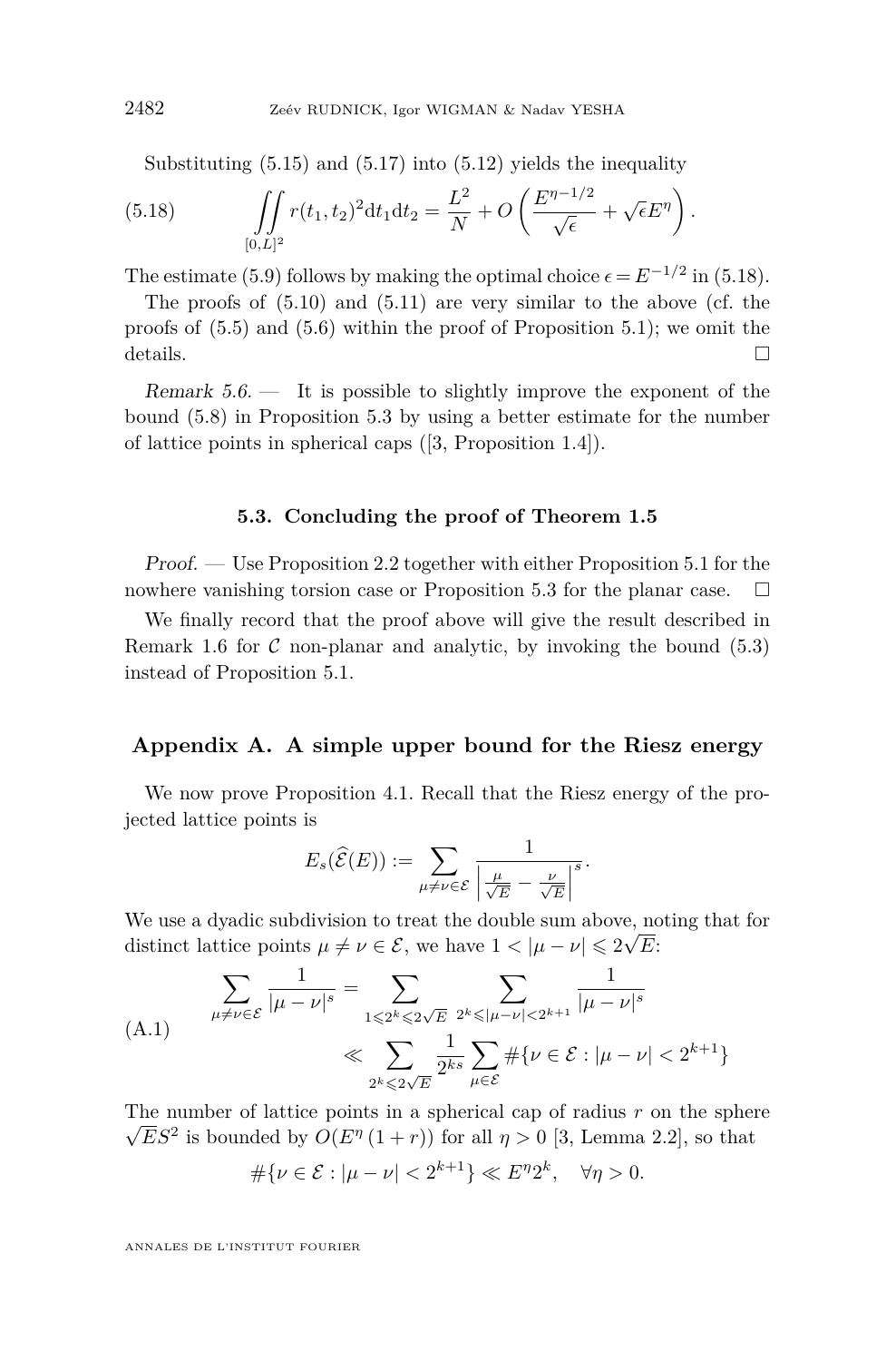Inserting into [\(A.1\)](#page-28-3) gives, for  $0 \le s \le 1$ , and all  $\eta > 0$ ,

$$
\sum_{\mu \neq \nu \in \mathcal{E}} \frac{1}{|\mu - \nu|^s} \ll \sum_{2^k \leqslant 2\sqrt{E}} \sum_{\mu \in \mathcal{E}} \frac{1}{2^{ks}} 2^k E^{\eta}
$$

$$
= N E^{\eta} \sum_{2^k \leqslant 2\sqrt{E}} 2^{k(1-s)} \ll N E^{(1-s)/2 + \eta} \log E.
$$

(the factor of  $\log E$  is needed if  $s = 1$ ).

Now insert Siegel's lower bound [\(4.1\)](#page-20-1) on the number of lattice points:  $E^{1/2-\delta} \ll N$ , for all  $\delta > 0$ , to bound the RHS above by

$$
NE^{(1-s)/2+\eta} \log E = NE^{1/2-\eta} \cdot E^{-s/2+2\eta} \log E \ll N^2 E^{-s/2+3\eta}, \ \forall \eta > 0.
$$

This gives

$$
\sum_{\mu \neq \nu \in \mathcal{E}} \frac{1}{|\mu - \nu|^s} \ll N^2 E^{-s/2 + 3\eta}, \quad \forall \eta > 0,
$$

and hence (replacing  $\eta$  by  $\eta/3$ ), for  $0 < s \leq 1$ , the Riesz energy of the projected lattice points is bounded by

$$
E_s(\widehat{\mathcal{E}}(E)) := \sum_{\mu \neq \nu \in \mathcal{E}} \frac{1}{\left| \frac{\mu}{\sqrt{E}} - \frac{\nu}{\sqrt{E}} \right|^s} \ll N^2 E^{\eta}, \quad \forall \eta > 0.
$$

This concludes the proof of Proposition [4.1.](#page-21-2)

#### BIBLIOGRAPHY

- <span id="page-29-4"></span>[1] J.-M. Azaïs & M. Wschebor, Level sets and extrema of random processes and fields, John Wiley & Sons Inc., Hoboken, NJ, 2009, xi+393 pages.
- <span id="page-29-2"></span>[2] J. BOURGAIN  $&Z$ . RUDNICK, "On the nodal sets of toral eigenfunctions", Inventiones Math. **185** (2011), no. 1, p. 199-237.
- <span id="page-29-0"></span>[3] ——— , "Restriction of toral eigenfunctions to hypersurfaces and nodal sets", Geometric and Functional Analysis **22** (2012), p. 878-937.
- <span id="page-29-1"></span>[4] ———, "Nodal intersections and  $L^p$  restriction theorems on the torus", Israel J. Math. **207** (2015), p. 479-505.
- <span id="page-29-8"></span>[5] J. BOURGAIN, Z. RUDNICK & P. SARNAK, "manuscript".
- <span id="page-29-9"></span>[6] ——— , "Local statistics of lattice points on the sphere", to appear in Contemporary Mathematics, proceedings of Constructive Functions, 2014.
- <span id="page-29-5"></span>[7] V. CAMMAROTA, D. MARINUCCI & I. WIGMAN, "On the distribution of the critical values of random spherical harmonics", to appear in J. Geom. Anal.
- <span id="page-29-3"></span>[8] H. CRAMER & M. LEADBETTER, Stationary and related stochastic processes. Sample function properties and their applications, John Wiley & Sons, Inc., New York-London-Sydney, 1967, xii+348 pages.
- <span id="page-29-6"></span>[9] W. Duke, "Hyperbolic distribution problems and half-integral weight Maass forms", Invent. Math. **92** (1988), no. 1, p. 73-90.
- <span id="page-29-7"></span>[10] E. P. Golubeva & O. M. Fomenko, "Asymptotic distribution of lattice points on the three-dimensional sphere", Zap. Nauchn. Sem. Leningrad. Otdel. Mat. Inst. Steklov. (LOMI) **160** (1987), p. 54-71.